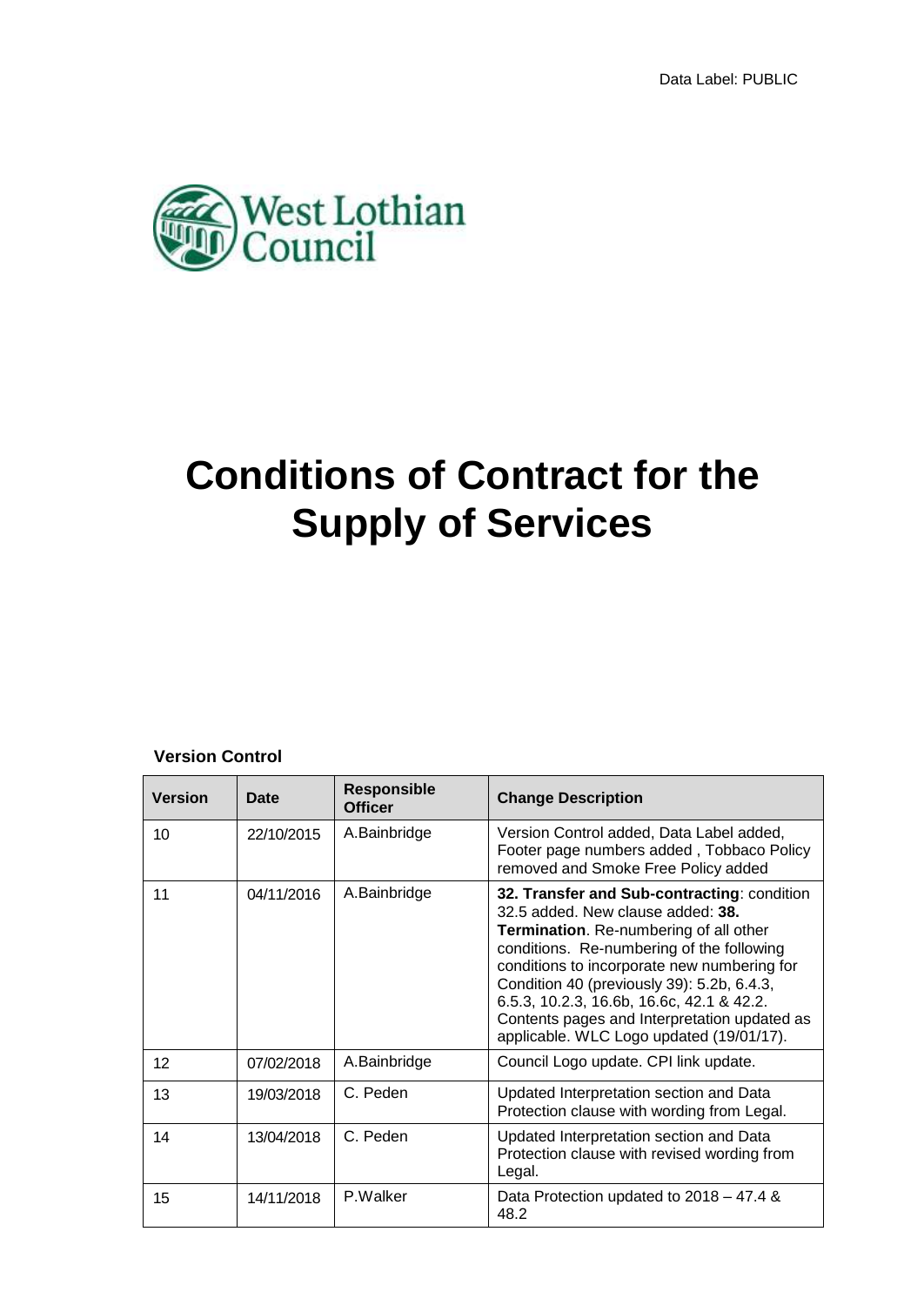#### Data Label: PUBLIC

| 1 Q | 13/10/20 | K.Anderson | Updates to section 45 – GDPR legislation |
|-----|----------|------------|------------------------------------------|
|     |          |            | description.                             |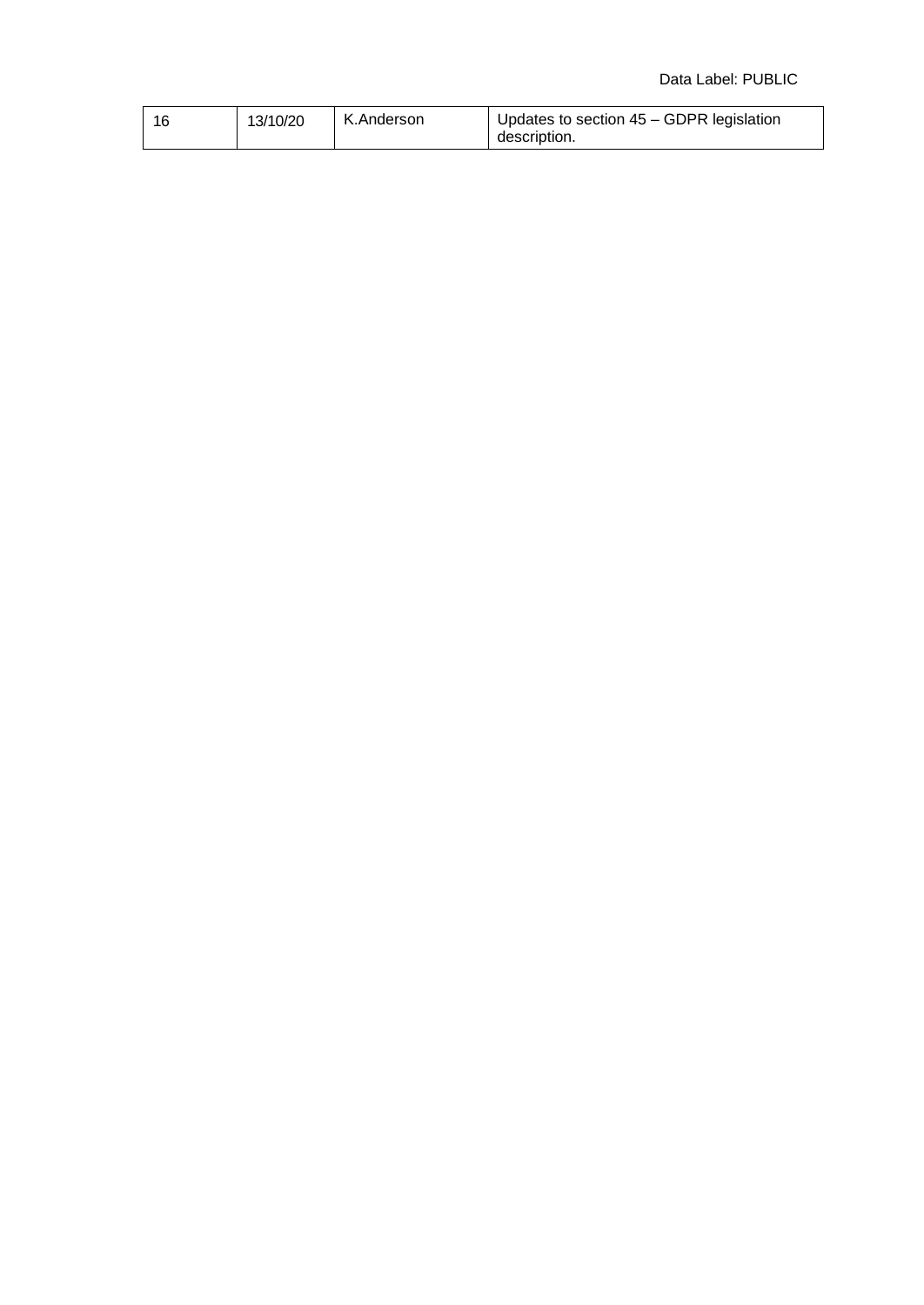## **CONDITIONS OF CONTRACT**

| <b>Introduction</b>                                                                 | Page Nos.                                                                                                                                                                                                                                                                                                                                                           |                                                                                                              |
|-------------------------------------------------------------------------------------|---------------------------------------------------------------------------------------------------------------------------------------------------------------------------------------------------------------------------------------------------------------------------------------------------------------------------------------------------------------------|--------------------------------------------------------------------------------------------------------------|
| 1.<br>2.<br>3.<br>4.<br>5.                                                          | Interpretation<br>Entire agreement<br><b>Contract period</b><br><b>Services</b><br><b>Commencement of Full Operations</b>                                                                                                                                                                                                                                           | $4 - 7$<br>$\overline{7}$<br>$\overline{7}$<br>8<br>8                                                        |
|                                                                                     | <b>Provision of Services</b>                                                                                                                                                                                                                                                                                                                                        |                                                                                                              |
| 6.<br>7.<br>8.<br>9.<br>10.<br>11.<br>12.<br>13.<br>14.<br>15.<br>16.<br>17.<br>18. | Conditions affecting provision of Services<br><b>Contractor's Status</b><br><b>Authority's Property</b><br>Equipment<br><b>Staff</b><br>Co-ordination<br>Use of Authority's Premises<br>Right of Access to Authority's Property<br>Manner of Providing the Services<br><b>Standards</b><br>Overtime Working<br><b>Progress Reports</b><br>Re-tendering and Handover | $9 - 10$<br>11<br>11<br>$11 - 12$<br>$12 - 13$<br>13<br>$13 - 14$<br>15<br>16<br>16<br>16<br>17<br>$17 - 19$ |
| <b>Payment</b>                                                                      |                                                                                                                                                                                                                                                                                                                                                                     |                                                                                                              |
| 19.<br>20.<br>21.<br>22.                                                            | Payment and Value Added Tax<br>Payment of Sub-contractors<br><b>Price Adjustment</b><br>Recovery of Sums Due                                                                                                                                                                                                                                                        | 19<br>20<br>$20 - 21$<br>21                                                                                  |
|                                                                                     | <b>Protection of Information</b>                                                                                                                                                                                                                                                                                                                                    |                                                                                                              |
| 23.<br>24.<br>25.<br>26.<br>27.<br><b>Liabilities</b>                               | <b>Intellectual Property Rights</b><br>Security<br>Confidentiality<br>Publicity<br><b>Right of Audit</b>                                                                                                                                                                                                                                                            | $21 - 22$<br>23<br>$23 - 25$<br>25<br>25                                                                     |
|                                                                                     |                                                                                                                                                                                                                                                                                                                                                                     |                                                                                                              |

| 28. | Indemnity and Insurance | $25 - 26$ |
|-----|-------------------------|-----------|
|-----|-------------------------|-----------|

## **Compliance with Legal Obligations**

| 29. | Corrupt Gifts and Payments of Commission | $26 - 27$ |
|-----|------------------------------------------|-----------|
| 30. | Unlawful Discrimination                  | -27       |
|     | <b>31.</b> Health and Safety             | 27 - 28   |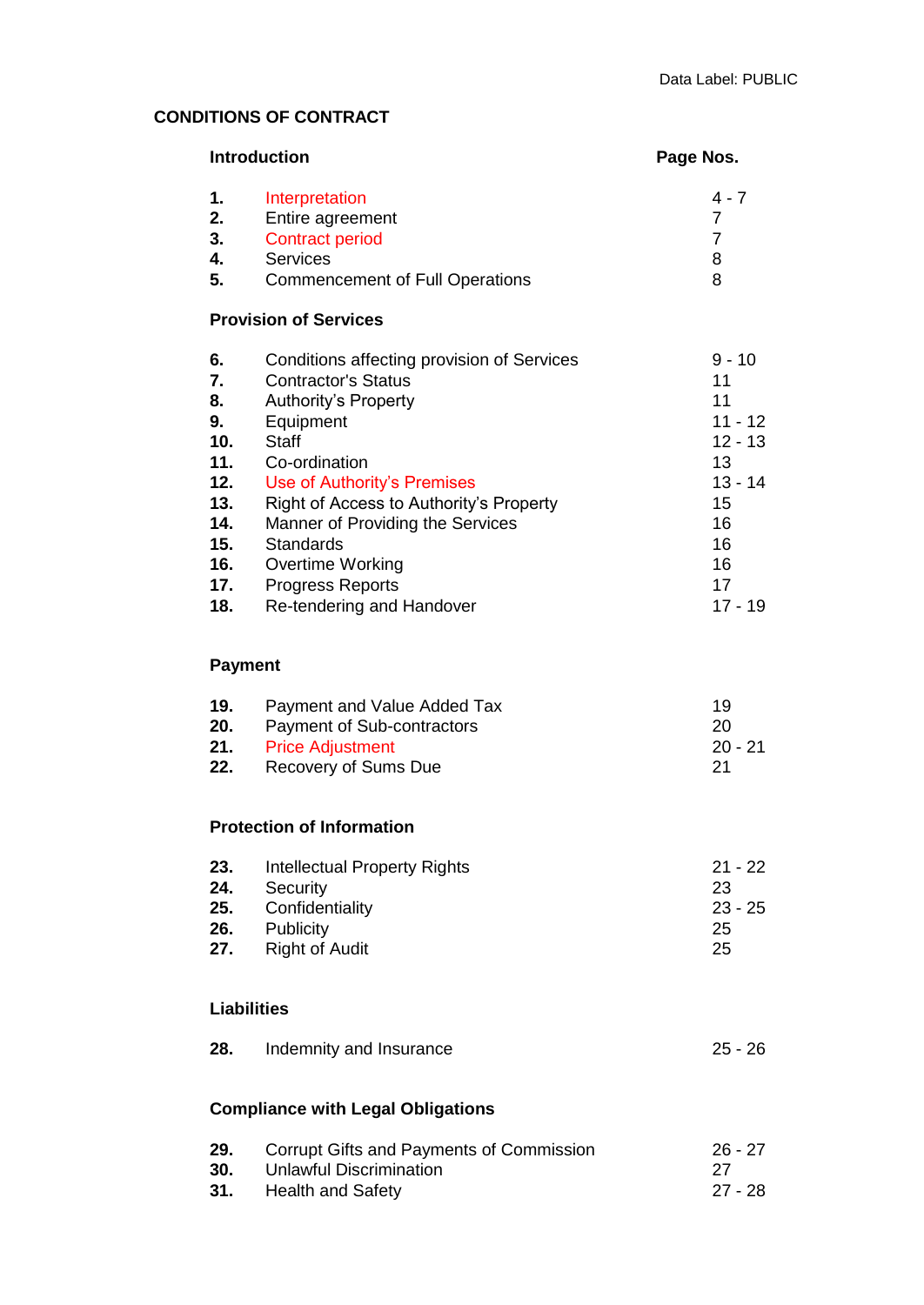| <b>Control of Contract</b>                                                       |                                                                                                                                           | Page Nos.                                             |
|----------------------------------------------------------------------------------|-------------------------------------------------------------------------------------------------------------------------------------------|-------------------------------------------------------|
| 32.<br>33.<br>34.<br>35.<br>36.                                                  | Transfer and Sub-contracting<br>Service of Notices and Communications<br>Severability<br>Waiver<br>Variation                              | $28 - 29$<br>29<br>29<br>$29 - 30$<br>30 31           |
|                                                                                  | <b>Default and Termination</b>                                                                                                            |                                                       |
| 37.<br>38.<br>39.<br>40.<br>41.<br>42.                                           | <b>Force Majeure</b><br>Termination<br>Termination on insolvency<br>Termination on default<br><b>Break</b><br>Consequences of termination | 31<br>$31 - 32$<br>32<br>$32 - 33$<br>33<br>$33 - 34$ |
|                                                                                  | <b>Dispute of Resolution</b>                                                                                                              |                                                       |
| 43.                                                                              | <b>Dispute Resolution</b>                                                                                                                 | $34 - 35$                                             |
| Law                                                                              |                                                                                                                                           |                                                       |
| 44.                                                                              | Law and Jurisdiction                                                                                                                      | 35                                                    |
| Data Protection/Freedom of Information/Public Records (Scotland) Act<br>2011/Law |                                                                                                                                           |                                                       |

| Data Protection                           | $35 - 36$ |
|-------------------------------------------|-----------|
| Freedom of Information                    | 36.       |
| <b>Public Records (Scotland) Act 2011</b> | 36 - 38   |
| Legislation/Law/Blacklisting              | -38       |
|                                           |           |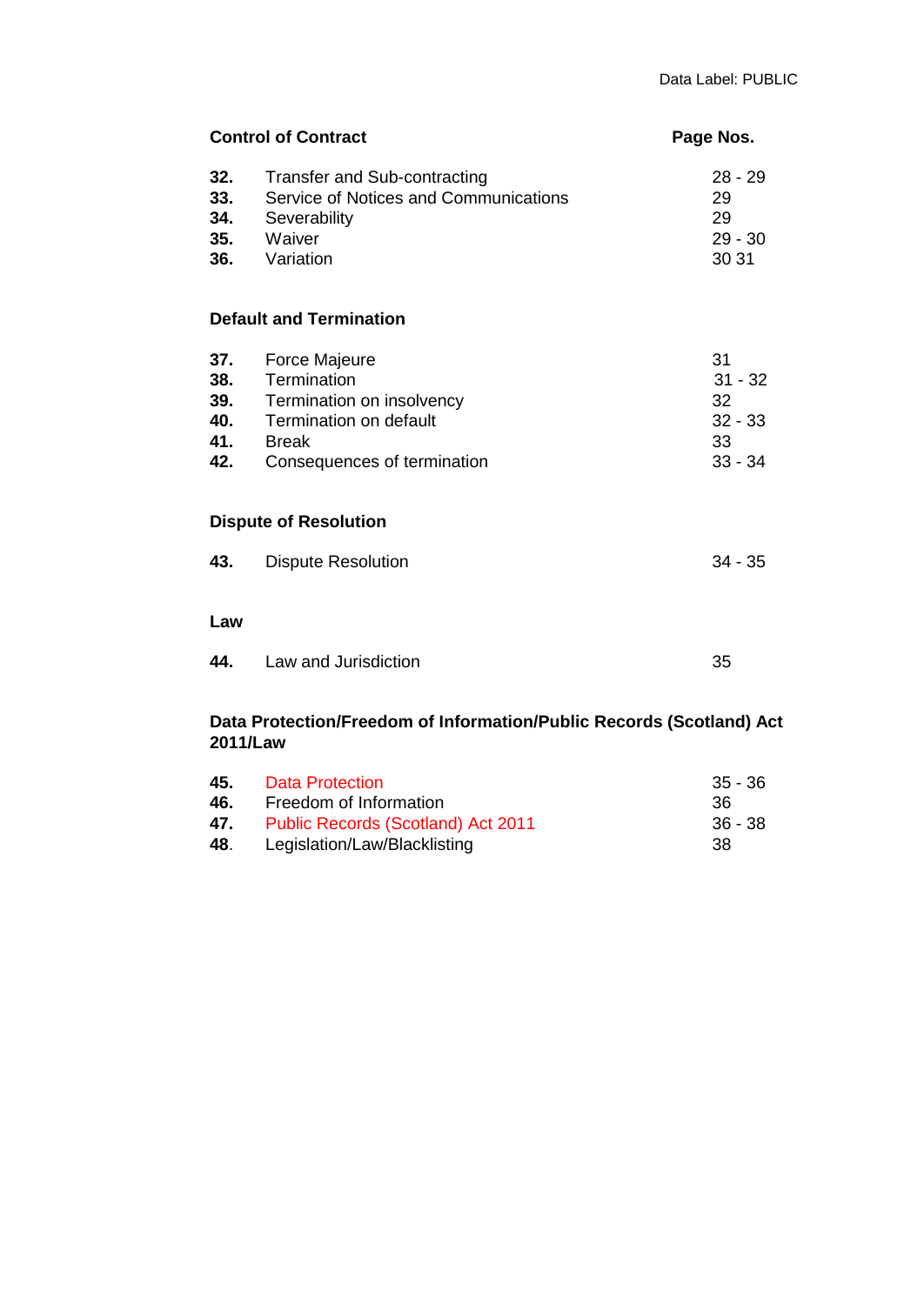#### **CONDITIONS**

#### **1. INTERPRETATION**

**1.1** In this Contract:-

"Advance Purchase Order" means a Purchase Order estimating the Authority's requirement for the goods or services for the current financial year.

"Approval" and "Approved" refer to the written consent of the Authority's Representative.

"Authority" means West Lothian Council and includes the Authority's Representative.

"Authority's Premises" means land or buildings owned or occupied by the Authority where the services are delivered.

"Authority's Property" means any property, other than heritable property, issued or made available to the Contractor by the Authority in connection with the Contract.

"Authority's Representative" means the individual authorised to act on behalf of the Authority for the purposes of the Contract as notified to the Contractor from time to time.

"Authority's Responsibilities" means the obligations, dependencies and responsibilities of the Authority identified in the Contract.

"Authority's Smoke Free Policy" means the smoke free policy of the Authority as such policy may be amended or updated from time to time. A copy of the current smoke free policy of the Authority is included in the Tender Submission – Smoke Free Policy and a copy of the Authority's current smoke free policy (as may be amended or updated from time to time) can be obtained from the Authority at any time by request to the Authority's HR Policy Manager. The Authority's current call centre telephone number is 01506 280000.

"Commencement Date" means the date on which the Contract commences in terms of Condition 3.1.

"Commencement of Full Operations" means the point in time when the Contractor becomes responsible for the provision of the Services following the completion of the Setting up Operations. In the event that the Contractor's responsibility for the provision of the Services is phased, the commencement of Full Operations means the commencement of each phase following the Setting up Operations in respect of that phase.

"Condition" means a condition within the Contract.

"Contract" means the agreement to the Conditions between the Authority and the Contractor consisting of the following Sections and any Terms of Reference which, in the event of ambiguity or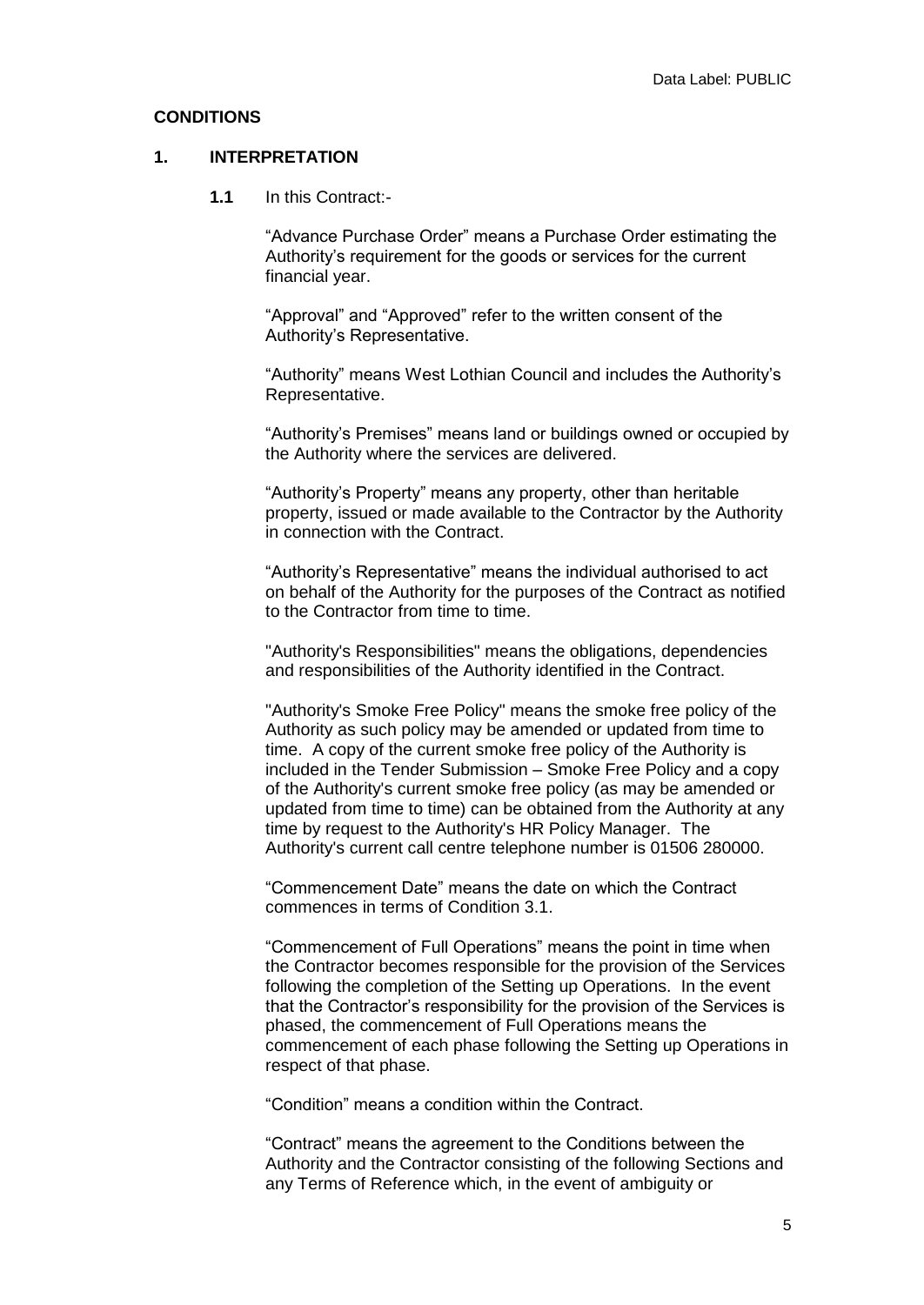contradiction between the same, shall be given precedence in the order listed:-

Instructions / Conditions of Contract; Tender Submission: Specification; Tender Submission: Schedule of Prices and Rates; Tender Submission: Form of Agreement.

"Contractor" means the Person named as the Contractor in Tender Submission: Form of Agreement or his permitted successors and assignees.

"Contractor's Representative" means the individual authorised to act on behalf of the Contractor for the purposes of the Contract.

"Contract Period" means the period of the duration of the Contract in accordance with Condition 3.

"Contract Price" means the price, exclusive of Value Added Tax, payable by the Authority to the Contractor for the supply of Services.

Option \* delete as appropriate ["Data Processing Agreement" means an agreement in terms of the draft data processing agreement shown at [Appendix [ ] annexed hereto]

"Data Protection law" means GDPR, the Data Protection Act 2018 and any associated regulations or guidance issued by the Information Commissioner as amended, replaced or superseded from time to time.

Option \* delete as appropriate ["Data Sharing Agreement" means an agreement in terms of the draft data sharing agreement shown at Appendix [ ] annexed hereto.]

"E-Procurement " means any of the electronic procurement systems used by the Authority.

"Equipment" means all equipment, materials, consumables and plant, other than the Authority's Property, to be used by the Contractor in the provision of the Services.

"FOI Legislation" means the Freedom of Information (Scotland) Act 2002 and the Environmental Information (Scotland) Regulations 2004.

"GDPR" means EU General Data Protection Regulation 2016/679

"Intellectual Property Rights" means patents, trade marks, service marks, design rights (whether registerable or not), applications for any of the above rights, copyright, trade or business names or other similar rights or obligations whether registerable or not in any country including but not limited to the United Kingdom.

"Key Staff" means Staff identified by the Contractor in its tender submission in response to the question – About Your Company/Organisation: Key Staff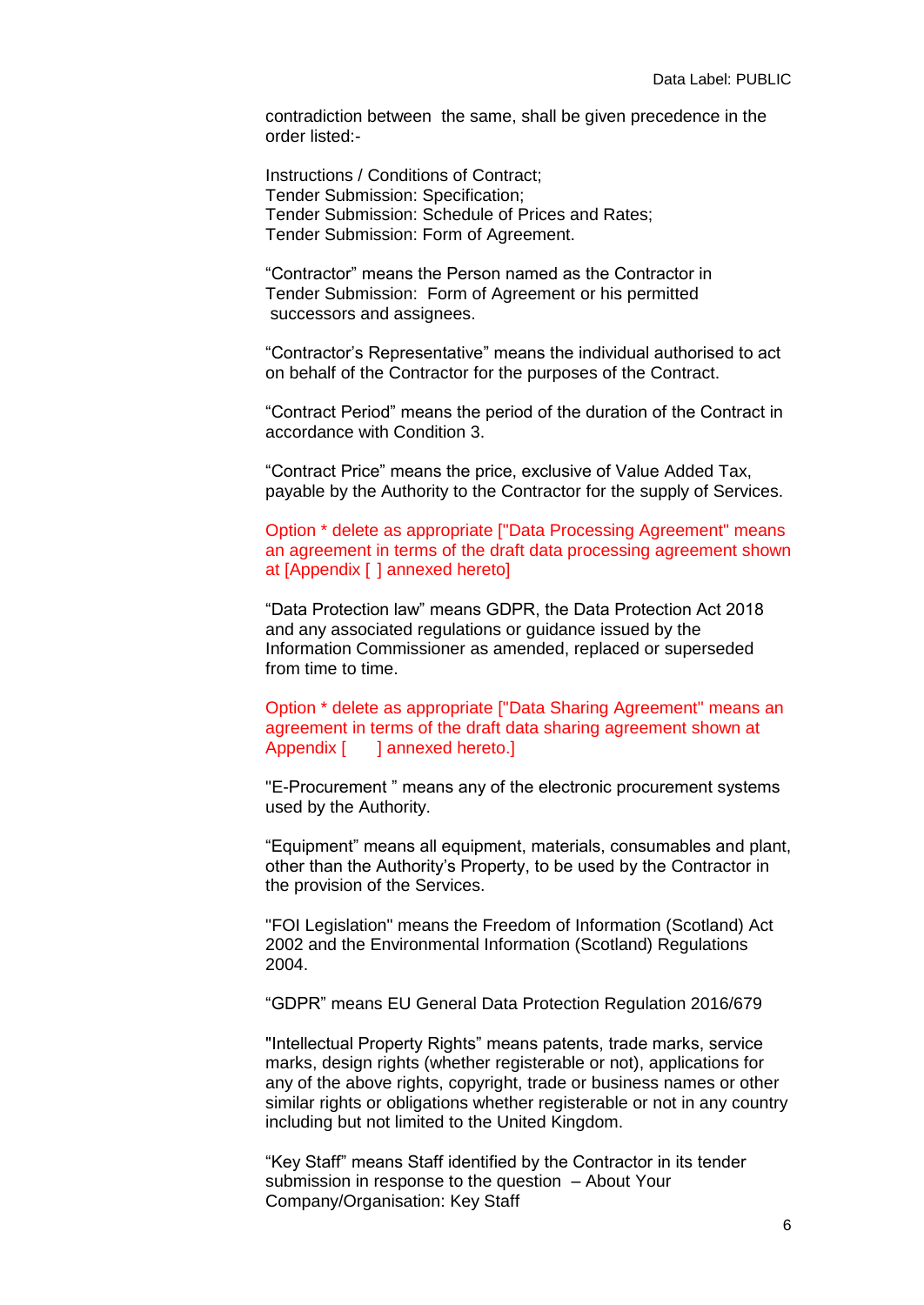Option \* delete as appropriate ["Licence to Occupy" means a licence to occupy in terms of the draft licence to occupy shown at Appendix [] annexed hereto.]

"Line Item Detail" means a list of items including description, unit price and Value Added Tax rate applicable to the transaction.

"Month" means calendar month.

Option \* delete as appropriate ["Non Disclosure Agreement" means an agreement in terms of the draft Non Disclosure Agreement shown at Appendix [ ] annexed hereto.]

"Parties" means the Authority and the Contractor as identified in: Tender Submission: Form of Agreement.

"Person" where the context allows, includes a corporation or an unincorporated body.

"Personnel" means persons directly employed by the Authority.

"Premises" means land or buildings where the Services are performed.

"Price" means a price entered in – Tender Submission: Schedule of Prices and Rates or as may be otherwise agreed in any Terms of Reference entered into pursuant to the Contract.

"Proposed Amendments to the Contract Documents" means any amendments proposed by the Contractor in the Tender Submission.

Option \* delete as appropriate (only to be used when Option 2 at Condition 47 is selected).

["PRSA Appendix" means the relevant provisions of the Contractor's records management arrangements as assessed in the tender process together with any particular requirements of the Authority all as set out in Appendix [ ] annexed hereto.]

"Purchase Card" means a bank provided charge card that empowers staff to obtain services without the need for paper requisitions, purchase orders or invoices (where applicable).

"Purchase Order" means a paper purchase order, a verbal Purchase Card transaction or a Purchase Order received via E-Procurement.

"Rate" means a rate entered in – Tender Submission: Schedule of Prices and Rates.

"Services" means the services set out in – Tender Submission: Specification or as more particularly described in any Terms of Reference.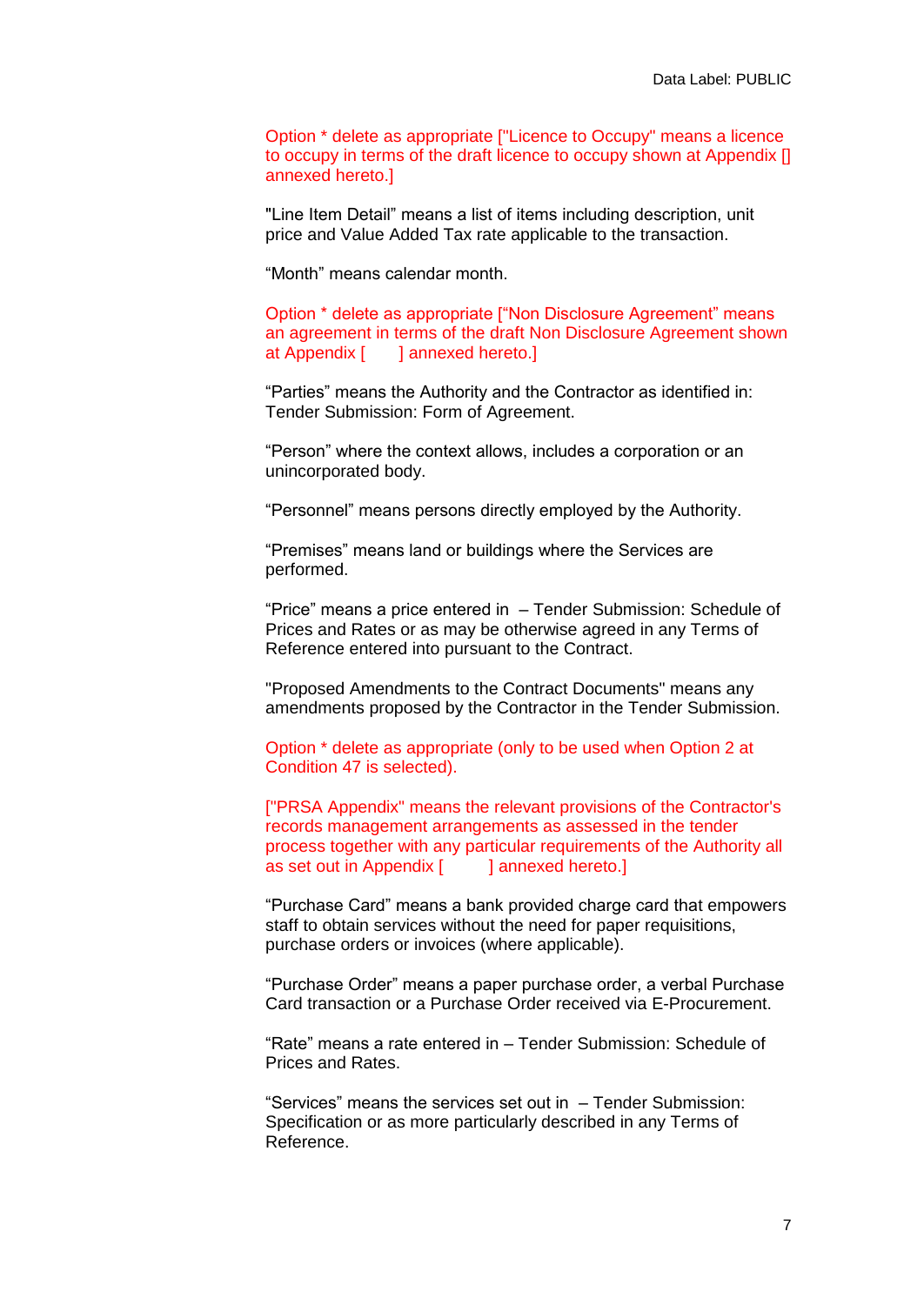"Setting up Operations" means the activities the Contractor shall undertake between the Commencement Date and the Commencement of Full Operations as set out in the Specification.

"Site" means the area within the Premises in which the Services are performed.

"Staff" means all persons used by the Contractor to supply the Services.

"Terms of Reference" means any terms of reference document(s) agreed in writing between the parties pursuant to the Contract describing the Services, the Authority's Responsibilities and the Price in respect of the same.

Option \* delete as appropriate ["Third Party Access Agreement" means an agreement in terms of the draft third party access agreement shown at Appendix [ ] annexed hereto.]

"Variation" means a properly executed variation to the Contract in compliance with Condition 36.

- **1.2** The interpretation and construction of the Contract shall be subject to the following provisions:
	- **a)** a reference to any statute, enactment, order, regulation or similar instrument shall be construed as a reference to the statute, enactment, order, regulation or instrument as subsequently amended or re-enacted.
	- **b)** the headings to Conditions are for ease of reference only and shall not affect the interpretation or construction of the Conditions;
	- **c)** references to Conditions are references to Conditions in the Section of the Contract in which they appear, unless otherwise stated;
	- **d)** where the context allows, the masculine includes the feminine and the neuter, and the singular includes the plural and vice versa.

## **2. ENTIRE AGREEMENT**

**2.1** The Contract constitutes the entire agreement between the Parties relating to the subject matter of the Contract. The Contract supersedes all prior negotiation, representations and undertakings, whether written or oral, except that this Condition shall not exclude liability in respect of any fraudulent misrepresentation.

#### **3. CONTRACT PERIOD**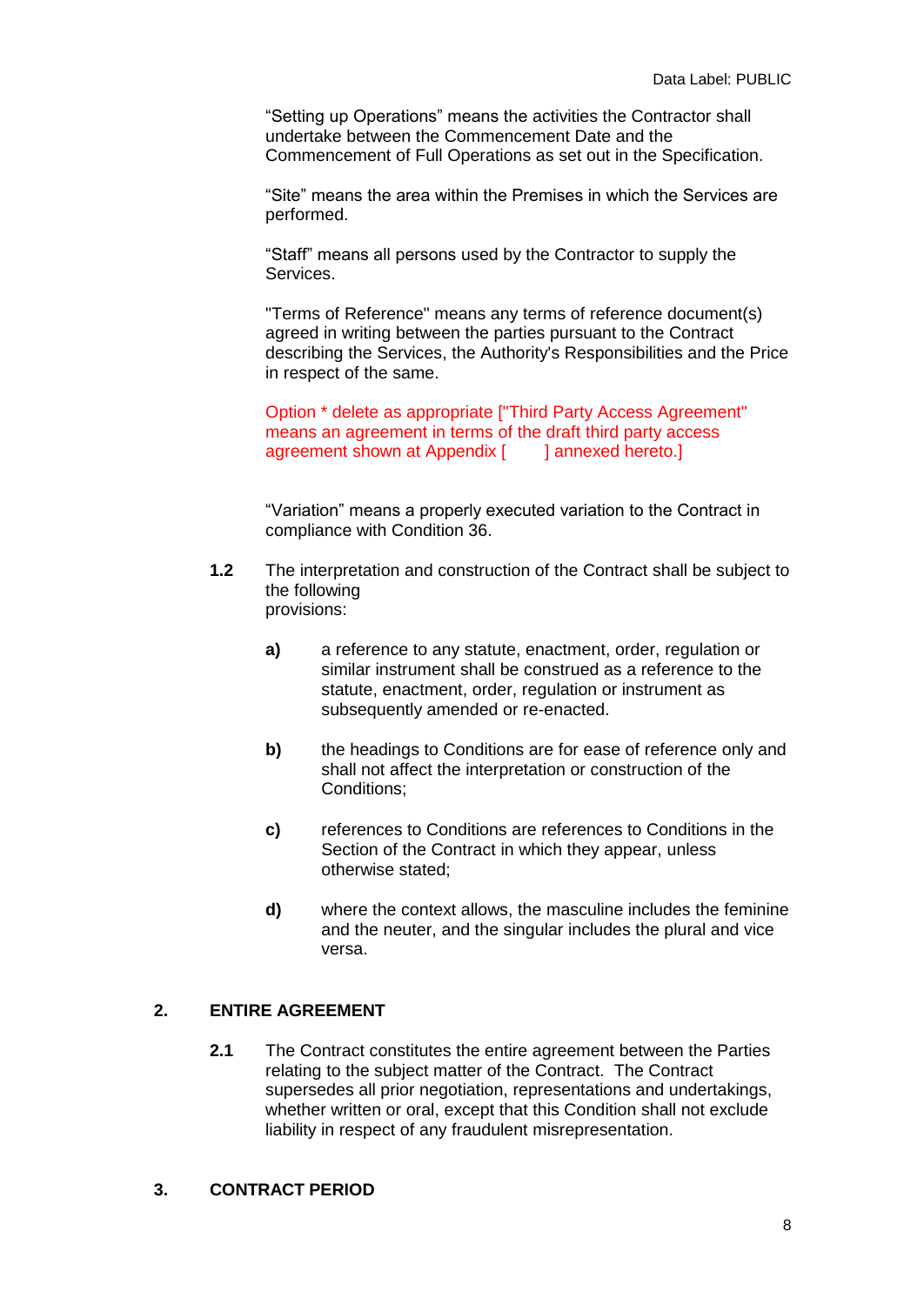- **3.1** The Contract shall take effect on the (……………..) and shall expire on …………………unless it is otherwise terminated in accordance with the provisions of these Conditions, or otherwise lawfully terminated, or extended under Condition 3.2.
- **3.2** The Authority may extend the Contract Period by up to a further (…) Months/years in total, by issuing a Variation no later than **four Months** before the Contract would otherwise expire.

## **4. SERVICES**

- **4.1** The Contractor shall perform the Services in accordance with the provisions of the Contract subject to compliance by the Authority with its obligations under the Contract and further subject to the Authority providing the Contractor with all information necessary for the provision of the Services.
- **4.2** Prior to undertaking any Services under the Contract, the Contractor shall prepare terms of reference, when deemed necessary, including without limitation (where applicable) details of scope of the Services, business objectives, success criteria, deliverables, risks, assumptions, roles and responsibilities, exclusions, timescales, and budgetary costs, in respect of the relevant Services required by the Authority at the cost and expense of the Authority, such cost and expense to be subject to the prior Approval of the Authority.
- **4.3** The Contractor shall provide such terms of reference to the Authority prior to performing the Services to which such terms of reference relate and the Contractor shall not be liable to the Authority for failing to provide the Services to which any such terms of reference relate unless and until the Authority has given its prior Approval in respect of the cost and expense of the relevant terms of reference and the parties have agreed in writing the terms of reference in relation to the relevant Services.

## **5. COMMENCEMENT OF FULL OPERATIONS**

- **5.1** The Authority shall authorise the Commencement of Full Operations on the date Specified in Tender Submission: Specification, if the Contractor has complied fully with the requirements set out in the Specification relating to the Setting up Operations.
- **5.2** If the Authority has not authorised the Commencement of Full Operations in accordance with condition 5.1, the Authority shall have the right, after taking into account all representations made by the Contractor; either,
	- **a)** to extend the Setting up Operations for such period as may be specified by the Authority, during which period the Contractor shall correct the fault or deficiency which caused the Authority to withhold authorisation for the Commencement of Full Operations; or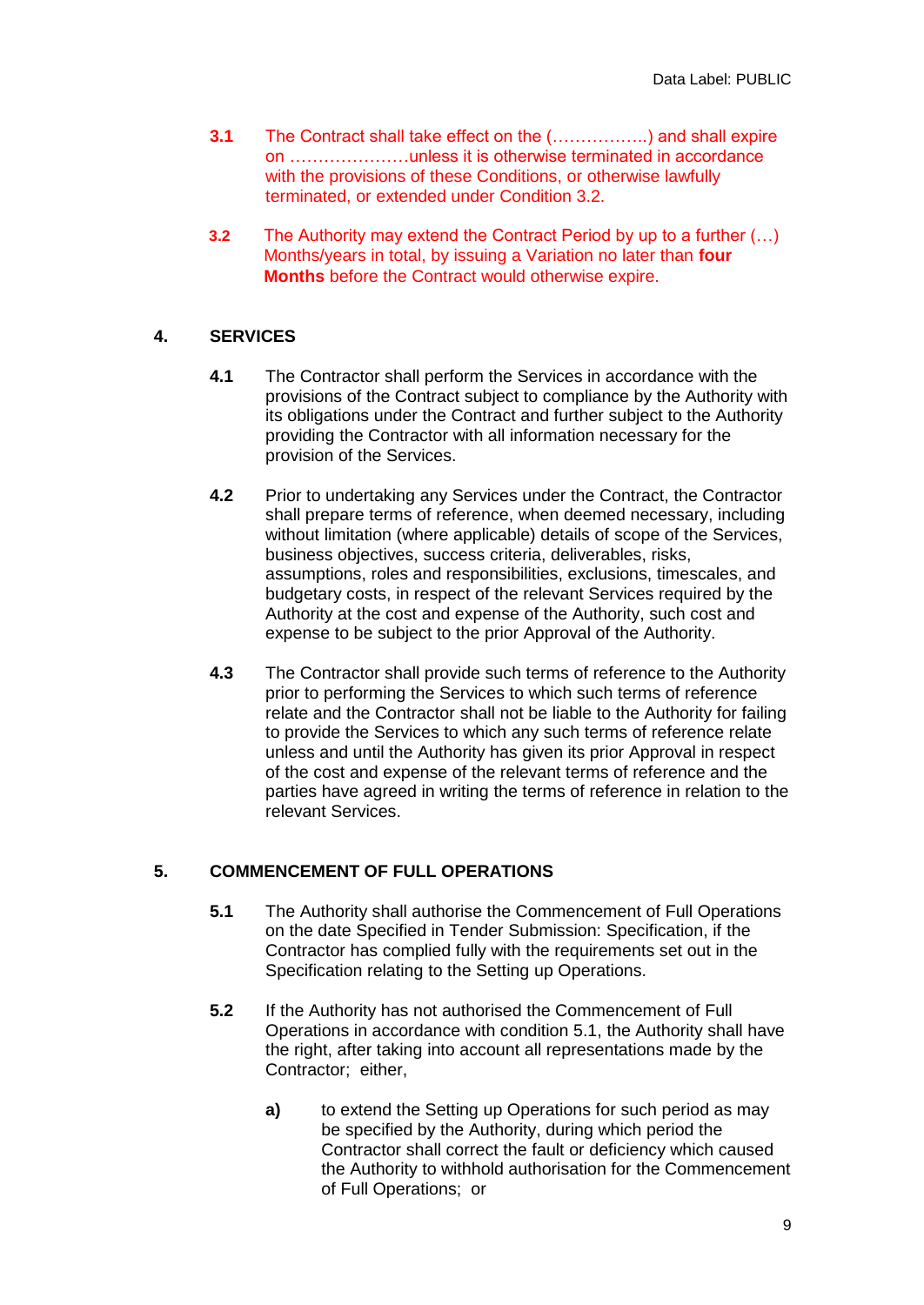- **b)** to terminate the Contract, or to terminate the provision of any part of the Service, in accordance with Condition 40.
- **5.3** Where the Authority has not authorised the Commencement of Full Operations on the expiration of any extension of the Setting up Operations under Condition 5.2(a), the Authority shall have the right to repeat the exercise of the options set out in Condition 5.2.

## **6. CONDITIONS AFFECTING PROVISION OF SERVICES**

#### **6.1 TERMS AND CONDITIONS**

This Contract may only be varied with the written agreement of the Authority. No terms or conditions put forward at any time by the Contractor shall form any part of the Contract other than those proposed and accepted in accordance with the Proposed Amendments to the Contract Documents or in accordance with Conditions 4 or 36.

#### **6.2 ORDERS, DELIVERY NOTES AND INVOICES**

- **6.2.1** All Purchase Orders, Advance Purchase Orders, delivery notes and invoices shall not vary the Contract. The Conditions as set out in accordance with Condition 6.1 shall apply at all times.
- **6.2.2** The Contractor shall not supply any Service without receipt of a Purchase Order.
- **6.2.3** Failure by the Contractor to ensure receipt of a Purchase Order may delay payment in accordance with Condition 19.
- **6.2.4** The Contractor may assign to another person (an assignee")
	- (i) the right to receive payment of the Price or any part thereof due to the Contractor under this Contract subject to deduction of sums in respect of which the Authority exercises its right of recovery under Condition 22 of this Contract and;
	- (ii) The Contractor shall notify or procure that any assignee notifies the Authority of any variations to the arrangements for payment of the Price or for handling invoices, in each case in good time to enable the Authority to redirect payments or invoices accordingly. In the absence of such notification the Authority shall be under no obligation to vary its arrangements for payment of the Price or for handling invoices.

#### **6.3 AWARD**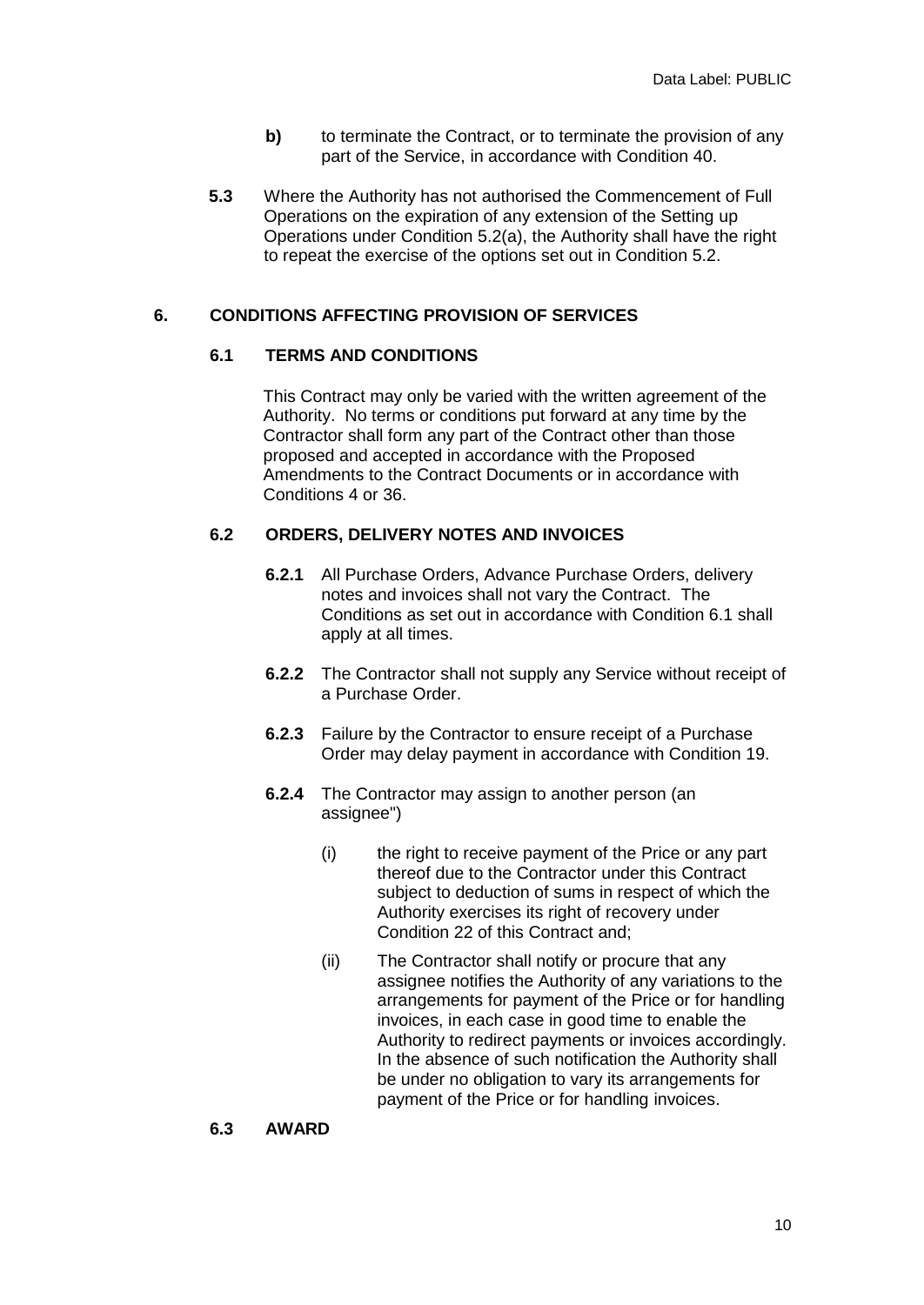The Authority reserves the right to award all or any part of a contract to any Contractor. The Authority reserves the right not to award all or any part of a contract.

- **6.3.1** Any tender for the supply of services submitted to the Authority may be subject to post tender negotiations as provided for in the Authority's standing orders.
- **6.3.2.** The Contractor shall be deemed to have satisfied itself as regards the nature and extent of the Services, the means of communication with and access to the Site, the supply and conditions affecting labour, the suitability of the Authority's Property (if any) and the Equipment necessary for the performance of the Services, subject to all such matters being discoverable by the Contractor.
- **6.3.3.** Prior to the award of the Contract the Contractor must agree in writing to conduct business transactions electronically with the Authority in accordance with Condition 6.4.

## **6.4 ELECTRONIC PROCUREMENT**

- **6.4.1** It is the Authority's intention to procure Services electronically via E-Procurement. It is therefore mandatory that all Contractors agree to conduct business transactions with the Authority electronically via E-Procurement.
- **6.4.2** The degree of participation and the timescale to commence participation will be agreed in writing prior to the award of the Contract.
- **6.4.3** Any Contractor who gives this undertaking and does not commence participation within the agreed timescale will be in fundamental breach of Contract and the Contract may be terminated in accordance with Condition 40.

#### **6.5 PURCHASE CARDS**

Where the Authority intimates to the Contractor that it intends to procure Services with Purchase Cards the following Conditions 6.5.1, 6.5.2 and 6.5.3 apply:-

- **6.5.1** It is mandatory that the Contractor's Purchase Card processing system has full Line Item Detail capability. Evidence of this capability will be required as part of the tender process.
- **6.5.2** Any Contractor whose Purchase Card processing system is not Line Item Detail enabled will be required to give an undertaking that within a mutually agreed timescale after the Commencement Date it will ensure that its Purchase Card processing system is Line Item Detail enabled.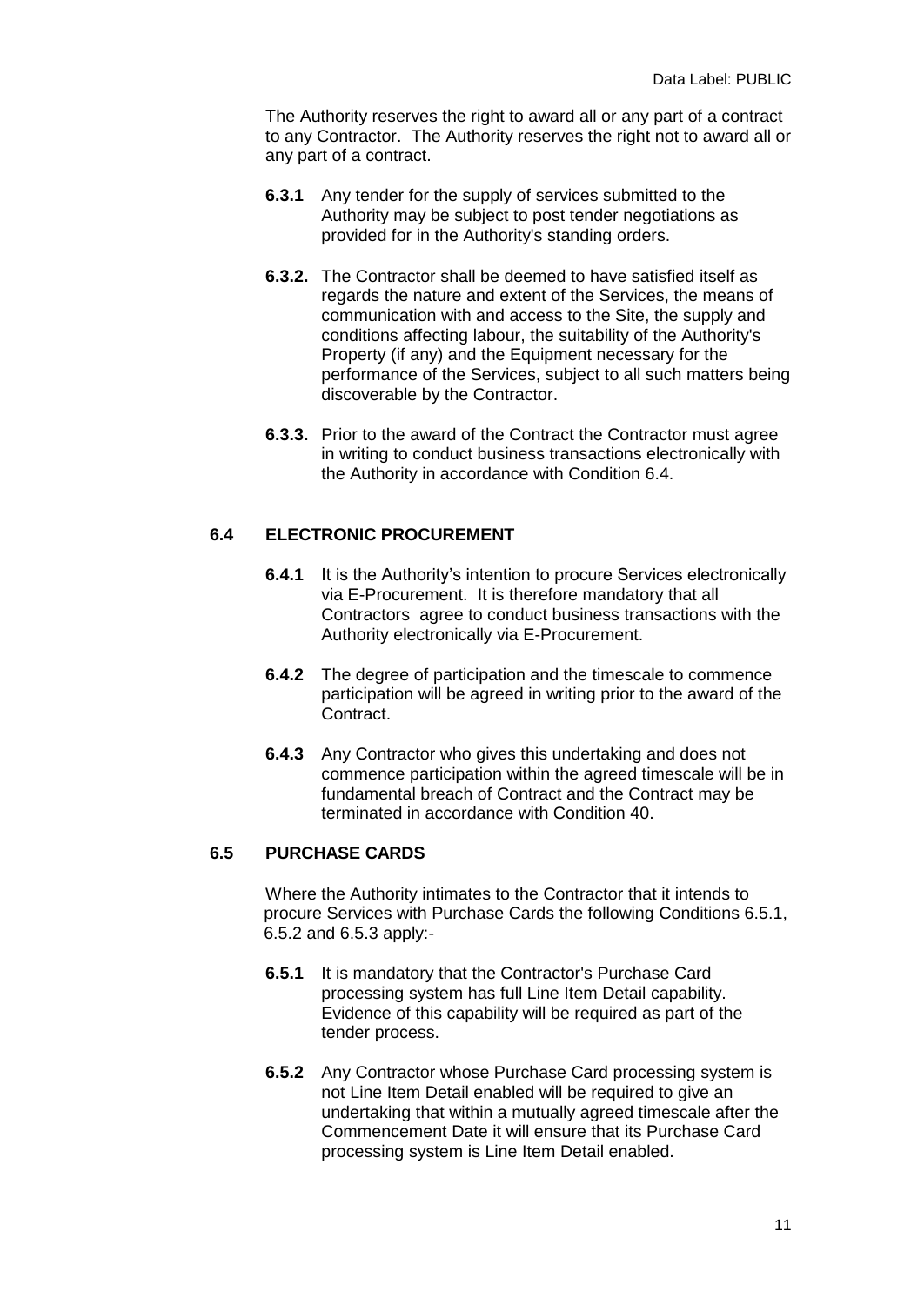**6.5.3** Any Contractor who gives an undertaking in terms of Condition 6.5.2 hereof and whose Purchase Card processing system is not Line Item Detail enabled within said mutually agreed timescale will be in fundamental breach of contract and the Contract may be terminated in accordance with Condition 40.

## **7. CONTRACTOR'S STATUS**

**7.1** Nothing in the Contract shall be construed as creating a partnership, a contract of employment or a relationship of principal and agent between the Authority and the Contractor.

#### **8. AUTHORITY'S PROPERTY**

- **8.1** All the Authority's Property shall remain the property of the Authority and shall be used in the performance of the Contract and for no other purpose without prior Approval.
- **8.2** On receipt of the Authority's Property the Contractor shall subject it to a visual inspection and testing as may be necessary to check that it is not defective. Within fourteen days of receipt of any item of the Authority's Property, or such other period as may be Approved, the Contractor shall notify the Authority in writing of any defects discovered. Within fourteen days after receiving such notification, the Authority shall inform the Contractor of the action to be taken with such defective property.
- **8.3 a)** The Contractor shall maintain all items of the Authority's Property (if any) in good and serviceable condition, fair wear and tear excepted, and in accordance with the manufacturers' recommendation.
	- **b)** The Contractor shall be responsible for any costs resulting from any item of the Authority's Property requiring replacement as a direct result of the Contractor's negligence.
	- **c)** Any item replaced under Condition 8.3(b), will be left in-situ on expiry of the Contract.
- **8.4** The Authority shall not be responsible for any costs resulting from any loss of or damage to or failure of the Authority's Property caused by the Contractor unless the Contractor is able to demonstrate that such loss, damage or failure was caused or contributed to by the negligence or default of the Authority.

The Contractor shall not in any circumstances have a lien on any of the Authority's Property and shall take all steps necessary to ensure that the title of the Authority and the exclusion of any lien are brought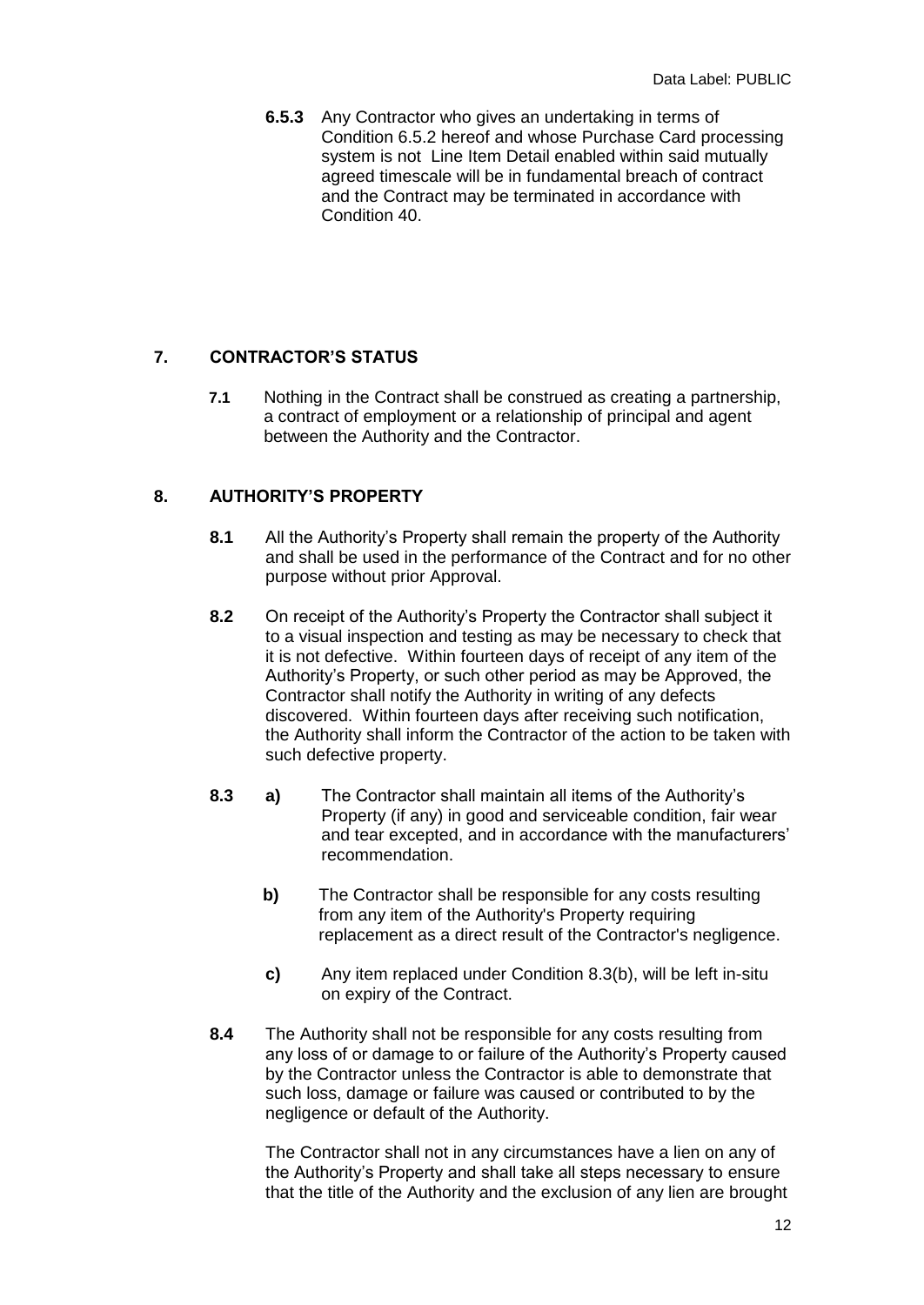to the attention of any third party dealing with the Authority's Property.

## **9. EQUIPMENT**

- **9.1** The Contractor shall provide all the Equipment necessary for the provision of the Services.
- **9.2** The Contractor shall maintain all items of Equipment in good and serviceable condition.
- **9.3** All Equipment shall be at the risk of the Contractor and the Authority shall have no liability for any loss of, or damage to, any Equipment unless the Contractor is able to demonstrate that such loss or damage was caused or contributed to by the negligence or default of the Authority.
- **9.4** The Contractor shall provide for the haulage or carriage of Equipment to the Premises and its off-loading and removal when no longer required.
- **9.5** The Authority may at its option purchase any item of Equipment from the Contractor at any time, if the Authority considers that the item is likely to be required in the provision of the Services following the expiry or termination of the Contract, subject to the purchase price to be paid by the Authority in respect of the same being agreed in writing between the parties.

#### **10. STAFF**

## **10.1 General**

- **10.1.1** All Staff shall possess the qualifications, licences and competence appropriate to the tasks for which they are employed.
- **10.1.2** The Contractor shall provide, at all times, the number of Staff required to fulfil its obligations under the Contract.
- **10.1.3** Unless given prior Approval, the Contractor shall make the Key Staff available as the Contractor shall deem appropriate for the entire period needed as required to fulfil their part in the provision of the Services, whilst they are employed or engaged by the Contractor.
- **10.1.4** When the Protection of Vulnerable Groups (Scotland) Act 2007 is applicable, the Contractor must immediately inform the Authority, in writing, of any changes in Staff.

#### **10.2 Protection of Children and Vulnerable Groups**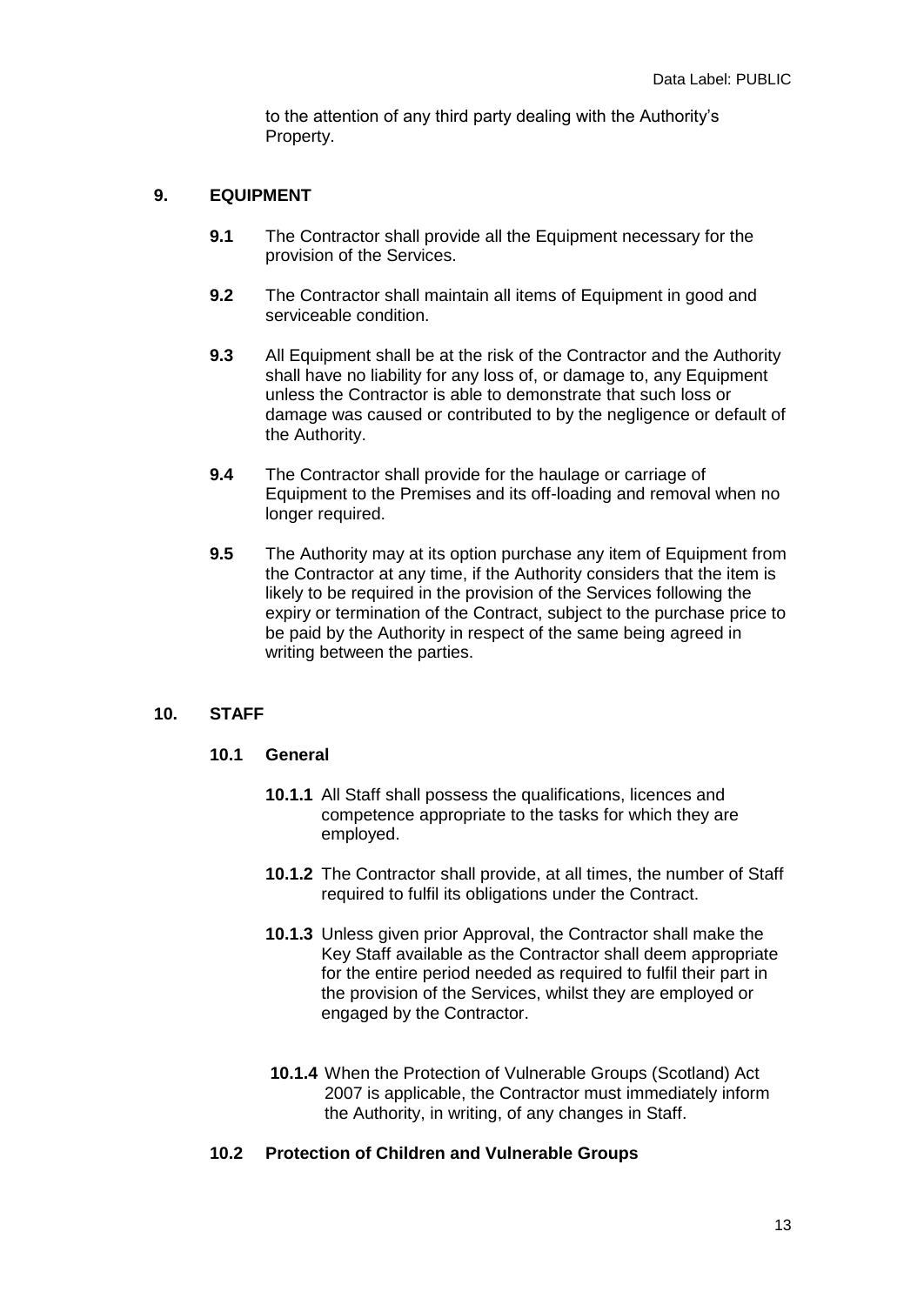- **10.2.1** The Contractor shall ensure, that all Staff, sub-contractors and others who carry out or will carry out Regulated Work in performance of the Contract, are registered members of the Protection of Vulnerable Groups Scheme for the type of work which they carry out or will carry out in performance of the Contract..
- **10.2.2** Where the Authority is permitted to request provision of or sight of a disclosure record under Section 67 of the Protection of Vulnerable Groups (Scotland) Act 2007 and The Protection of Vulnerable Groups (Scotland) Act 2007 (Unlawful Requests for Scheme Records) (Prescribed Circumstances) Regulations 2010 or any other legislation or regulations, the Contractor shall disclose such record to the Authority forthwith upon request where the Contractor has the consent of the individual who is the subject of the record to do so. Where said individual's consent is not given or where for any other reason any such record is not provided forthwith to the Authority, the Authority reserves the right, without prejudice to its other legal remedies, to require such individual to be withdrawn immediately from performance of the Contract or any Services relating to it.
- **10.2.3** The failure by the Contractor to comply with Conditions 10.2.1 and 10.2.2 will be a fundamental breach of the Contract in terms of Condition 40 and the Authority may terminate the Contract in accordance with Condition 40.

#### **11. CO-ORDINATION**

**11.1** The Contractor shall co-ordinate its activities in the provision of the Services with those of Personnel and other contractors or consultants engaged by the Authority.

#### **12. THE AUTHORITY'S PREMISES**

#### **12.1 USE OF**

[**12.1.1** Where the Services are performed on the Authority's Premises the Contractor shall enter into and duly execute a Licence to Occupy in respect of the Authority's Premises within 14 days of the Commencement Date or within such other period as may be approved by the Authority. The Contractor shall comply with the terms of the Licence to Occupy at all times and failure to comply with the terms of the Licence to Occupy shall be a fundamental breach of Contract. By entering into the Contract the Contractor confirms that it has taken legal advice regarding the Licence to Occupy or having been recommended to take legal advice from an independent solicitor has elected not to do so.]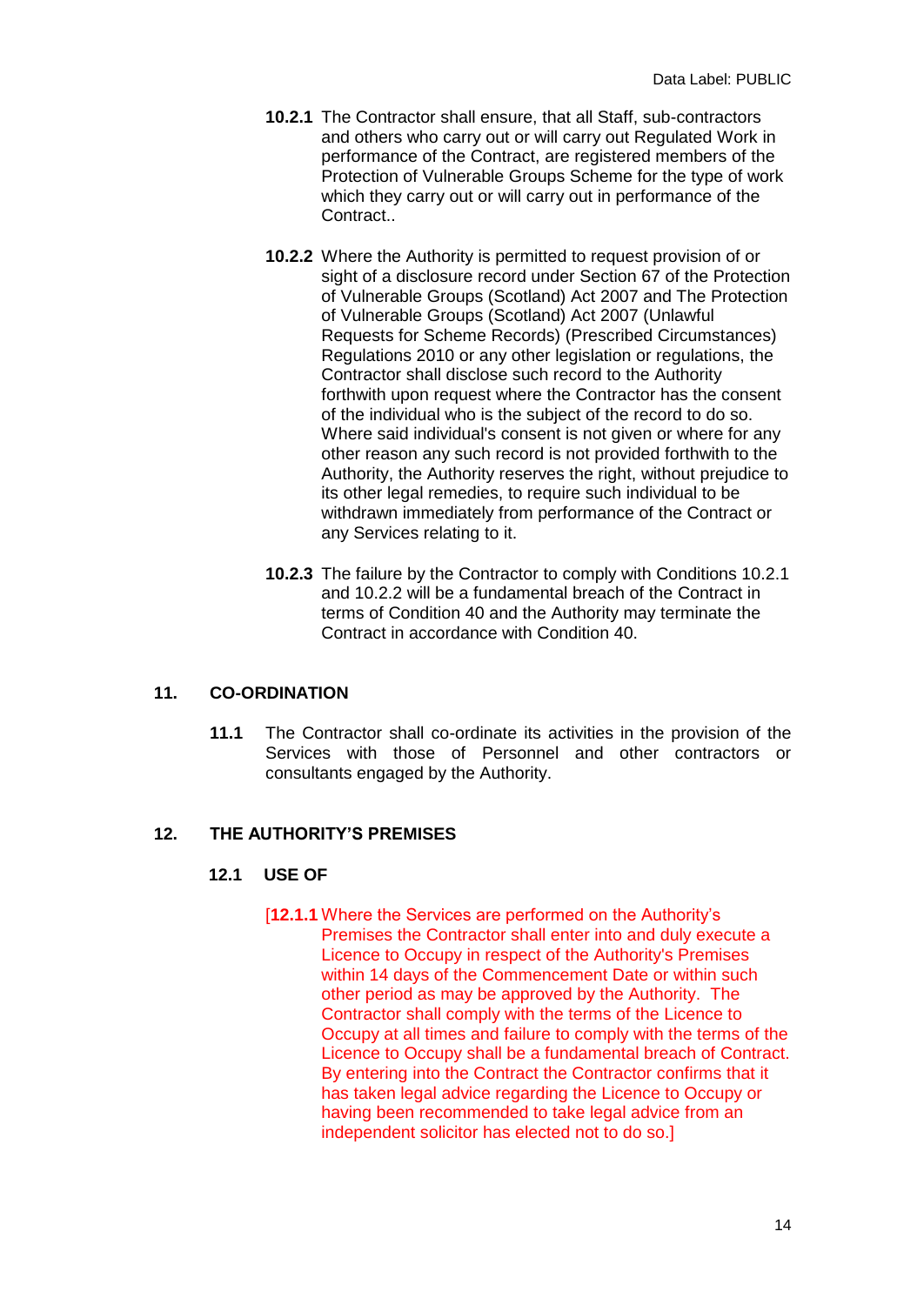- **12.1.2** The Contractor shall not use the Authority's Premises for any purpose or activity other than the provision of the Services unless given prior Approval.
- **12.1.3** Should the Contractor require modifications to the Authority's Premises, such modification shall be subject to prior Approval and shall be carried out by the Authority at the Contractor's expense. The Authority shall undertake Approved modification work without undue delay. Ownership of such modifications shall rest with the Authority.
- **12.1.4** The Contractor shall not deliver any Equipment to the Authority's Premises outside normal working hours without prior Approval.
- **12.1.5** The Contractor shall maintain all Equipment and its place of storage within the Authority's Premises in a safe, serviceable and clean condition.
- **12.1.6** On the completion or earlier termination of the Contract, the Contractor shall, subject to the provisions of Condition 9.5, remove all Equipment and shall clear away from the Authority's Premises all waste arising from the performance of the Services and shall leave the Authority's Premises in a clean and tidy condition.
- **12.1.7** Whilst on the Authority's Premises, the Contractor shall use its reasonable endeavours to ensure that all Staff shall comply with such rules, regulations and other requirements as may be in force in respect of the conduct of Persons attending and working on the Authority's Premises as notified to the Contractor.

#### **12.2 SMOKE FREE POLICY**

- **12.2.1** Smoking is not permitted indoors in the Authority's premises or in the Authority's vehicles.
- **12.2.2** The use of e-cigarettes or other similar products designed to replicate the behaviour of smoking without the use of tobacco is not permitted in the Authority's premises or in the Authority's vehicles.
- **12.2.3** Smoking is not permitted at entrances/exits or surrounding grounds of the Authority's premises.
- **12.2.4** The use of e-cigarettes or other similar products designed to replicate the behaviour of smoking without the use of tobacco is not permitted at entrances/exits or surrounding grounds of the Authority's premises.
- **12.2.5** The Authority does not provide special smoking rooms/areas within its premises.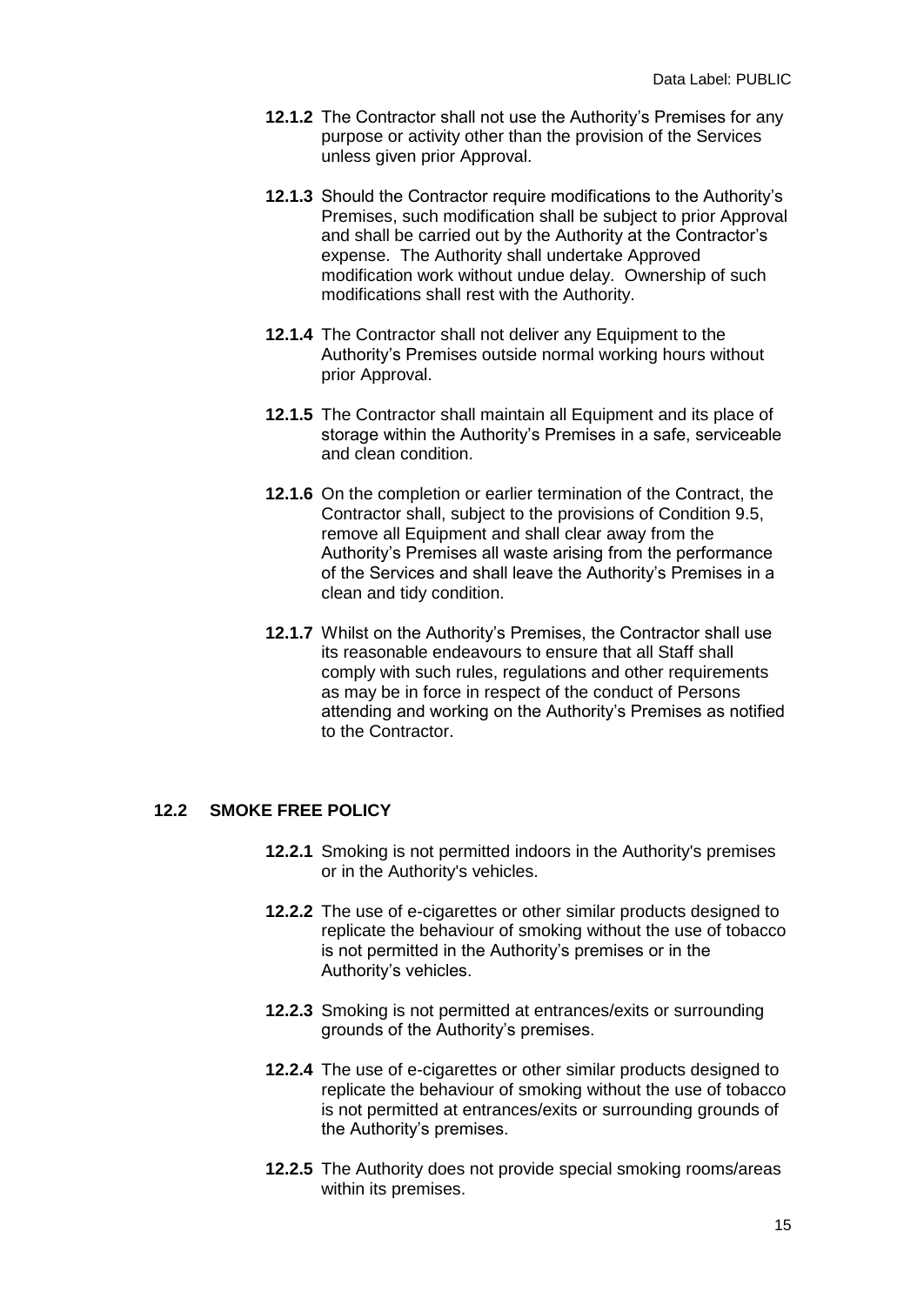- **12.2.6** Contractors, Staff, sub-contractors and sub-contractors' staff are not allowed to smoke in vehicles used or to be used for the purpose of the Contract. Contractors shall comply with and shall procure that all Staff, sub-contractors and subcontractors' staff comply with the Smoking, Health and Social Care (Scotland) Act 2005 and any regulations, orders or statutory instruments made thereunder.
- **12.2.7** The Contractor shall comply with the Authority's Smoke Free Policy at all times.

#### **13. RIGHT OF ACCESS TO THE AUTHORITY'S PREMISES**

- **13.1** Where the Services are to be delivered on the Authority's Premises, the Authority shall grant to the Contractor reasonable access to the Site.
- **13.2** If the Authority gives the Contractor notice that a specifically named member of Staff shall not be admitted to the Authority's Premises, the Contractor shall use its reasonable endeavours to ensure that that person shall not seek admission and shall not be admitted.
- **13.3** If and when so directed in writing by the Authority, the Contractor shall within seven days provide:
	- **a)** a list showing the company name and address of every person whom the Contractor wishes to be admitted to the Authority's Premises and, where required by the Authority every other person who is or may be involved in any other way in the performance of the Contract, the capacity in which each person is or may be so involved and any other particulars required by the Authority;
	- **b)** satisfactory evidence as to the identity of each such person; and
	- **c)** any other information about each such person, with any supporting evidence required by the Authority, including full details of birthplace and parentage of any such person who is not a citizen of the United Kingdom by birth, or born within the United Kingdom of parents who were not citizens of the United Kingdom by birth.
- **13.4** Where Staff are required to have a pass for admission to the Authority's Premises, the Authority's Representative shall, subject to satisfactory completion of approval procedures, arrange for passes to be issued.
- **13.5** Staff who cannot produce a proper pass when required to do so by any appropriate Personnel or Agent of the Authority, or who contravene any conditions on the basis of which a pass was issued,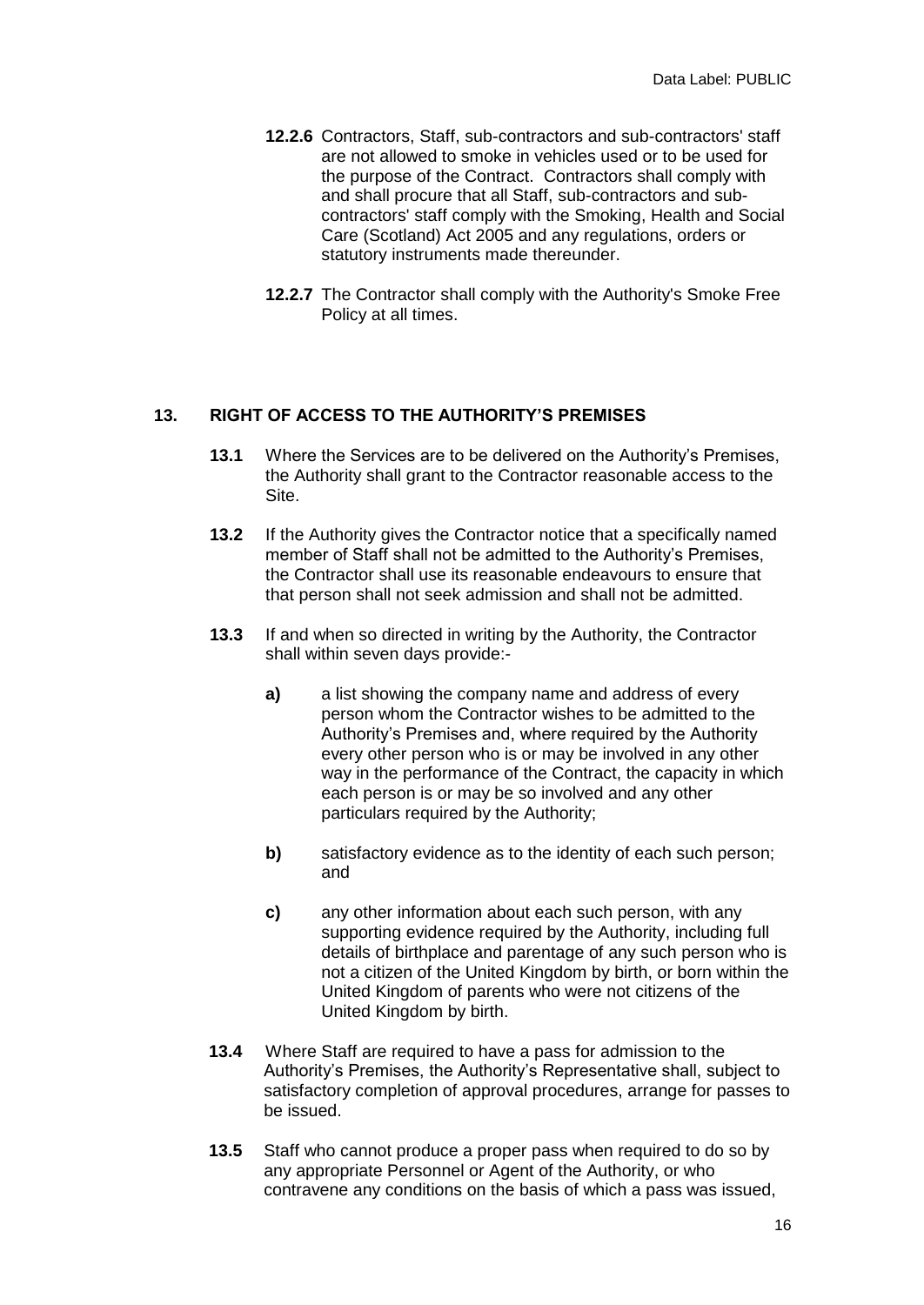may be refused admission to the Authority's Premises or required to leave those Premises if already there.

**13.6** The Contractor shall ensure that any pass issued to the Contractor or any of its employees is promptly returned if at any time the Authority's Representative so requires or if the person for whom it was issued ceases to be involved in the performance of the Contract. The Contractor shall ensure that all passes issued to the Contractor or any of its employees are promptly returned to the Authority on completion or earlier termination of the Contract.

## **14. MANNER OF PROVIDING THE SERVICES**

- **14.1** The Contractor shall perform the Services with all due care, skill and diligence, and in accordance with good practice. The Contractor shall provide the Services in accordance with any timescales agreed in writing between the Parties.
- **14.2** If any of the Services are performed on land or buildings owned or occupied by the Authority, such Services shall be performed only on Approved Sites. The Authority acknowledges that the whole or any part of the Services may be performed on land or buildings not owned or occupied by the Authority (offsite) subject to prior Approval.
- **14.3** The Contractor shall, upon the instruction of the Authority's Representative:
	- **a)** remove from the Authority's Premises any materials which are not in accordance with – Tender Submission: Specification and substitute proper and suitable materials;
	- **b)** remove and properly re-execute any work which is not in accordance with the Contract, irrespective of any previous testing or payment by the Authority. The Contractor shall at its own expense complete the re-executed work correctly in accordance with the Contract within such reasonable time as the Authority may specify.
- **14.4** The signing by the Authority's Representative of time sheets or other similar documents shall not be construed as implying the Contractor's compliance with the Contract.

#### **15. STANDARDS**

**15.1** Materials and processes used in connection with the provision of the Services shall be in accordance with the standards set out in Tender Submission: Specification.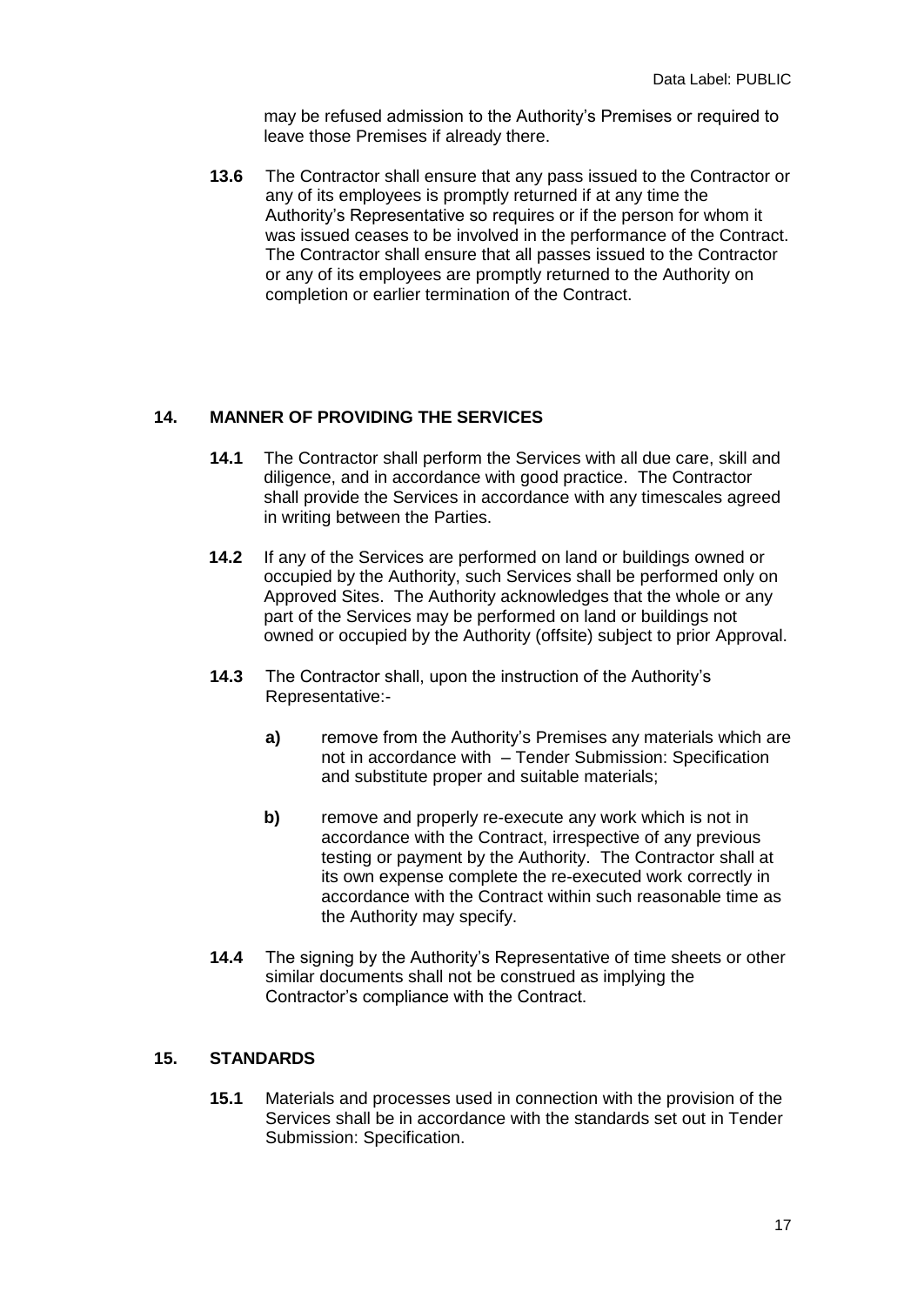- **15.2** On the request of the Authority's Representative, the Contractor shall provide proof to the Authority's satisfaction that the Services are being provided in accordance with the Contract.
- **15.3** The introduction of new practices, methods or systems by the Contractor which will, in the opinion of the Contractor, have a material adverse effect on the Authority's ability to retender the Services shall require the prior Approval of the Authority.

#### **16. OVERTIME WORKING**

**16.1** The Contractor shall not normally be prevented from working reasonable overtime hours on the Authority's Premises if it so desires, provided that it obtains prior Approval and it is at no additional cost to the Authority.

#### **17. PROGRESS REPORTS**

- **17.1** Where progress reports are required to be submitted under the Contract, the Contractor shall render those reports at such time and in such form as may be specified or as otherwise agreed between the Parties.
- **17.2** The submission and receipt of progress reports shall not prejudice the rights of either Party under the Contract.

#### **18. RE-TENDERING AND HANDOVER**

- **18.1** Within twenty-one days of being so requested by the Authority's Representative, the Contractor shall provide, and thereafter keep updated, in fully indexed and catalogued format, all the information necessary to enable the Authority to issue tender documents for the future provision of the Services.
- **18.2** Where the Transfer of Undertakings (Protection of Employment) Regulations 2006 may apply on the termination or expiration of the Contract, the information to be provided by the Contractor within twenty one days of being so requested by the Authority's Representative or a potential contractor's representative, who has qualified to tender for the future provision of the Services, shall include, as applicable, accurate information relating to the Staff who would be transferred under the same terms of employment under those Regulations, including in particular:
	- **a)** the number of Staff who would be transferred, but with no obligation on the Contractor to specify their names;
	- **b)** in respect of each of those members of Staff, their age, sex, salary, length of service, hours of work, overtime hours and rates, any other factors affecting redundancy entitlement and any outstanding claims arising from their employment;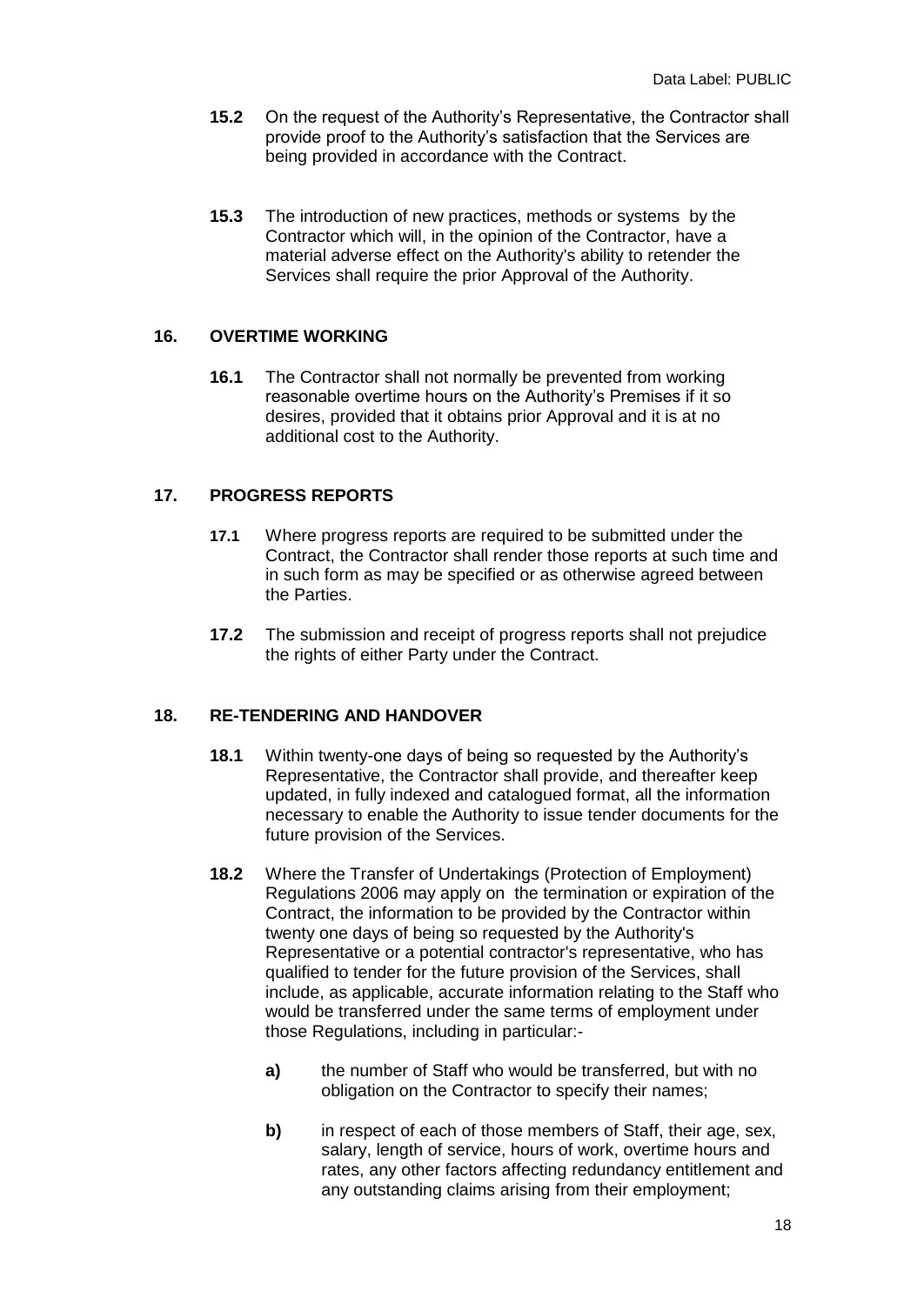- **c)** the general terms and conditions applicable to those members of Staff, including probationary periods, retirement age, periods of notice, current pay agreement, working hours, entitlement to annual leave, sick leave, maternity and special leave, terms of mobility, any loan or leasing schemes, any relevant collective agreements, facility time arrangements and additional employment benefits.
- **18.3** The Authority shall require any potential contractor, who has qualified to tender for the future provision of the Service, to treat the information referred to in Condition 18.2 in confidence, not to communicate it except to such persons within their organisation and to such extent as may be necessary for the purpose of preparing a response to an invitation to tender issued by the Authority, and not to use it for any other purpose.
- **18.4** The Contractor shall indemnify the Authority against any claim made against the Authority at any time by any person in respect of any liability incurred by the Authority arising from any deficiency or inaccuracy in information which the Contractor is required to provide under Condition 18.2.
- **18.5** The Contractor shall not:
	- **a)** at any time during the Contract Period, including any extension of the original Contract Period, move any persons in its employment into the undertaking or relevant part of an undertaking which provides the Services, who do not meet the standards of skill and experience, or who are in excess of the number, required for the purpose of the Contract; or
	- **b)** make any substantial change in the terms and conditions of employment of any Staff which is inconsistent with the Contractor's established employment and remuneration policies.
- **18.6** Where, in the opinion of the Authority's Representative, any change or proposed change, in the Staff in the undertaking or relevant part of an undertaking, or any change in the terms and conditions of employment of such Staff, would be in breach of Condition 18.5, the Authority shall have the right:
	- **a)** to make representations to the Contractor against the change or proposed change;
	- **b)** to give notice to the Contractor requiring it to remedy the breach in terms of Condition 40; and
	- **c)** if the Contractor has not remedied the breach to the satisfaction of the Authority's Representative following notice in terms of Condition 40 to terminate the Contract by reason of the default of the Contractor, in accordance with Condition 40.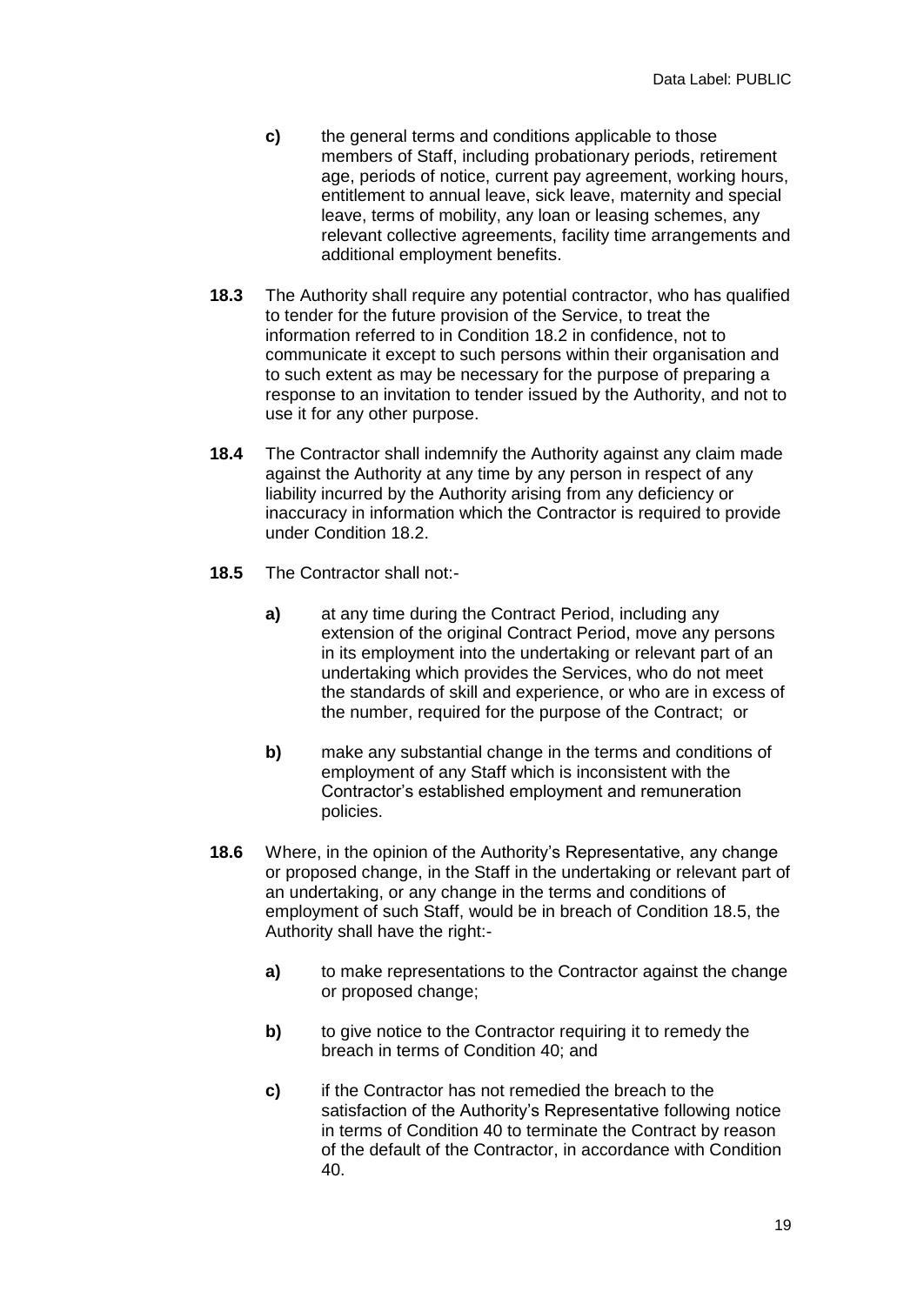- **18.7** The Contractor shall allow access to the Site, in the presence of the Authority's Representative, to any person representing any service provider whom the Authority has selected to tender for the future provision of the Services.
- **18.8** For the purpose of access to the Site in accordance with Condition 18.7, where the Site is on the Contractor's premises, the Authority shall give the Contractor seven days' notice of a proposed visit together with a list showing the names of all persons who will be attending those premises. Their attendance shall be subject to compliance with the Contractor's security procedures, subject to compliance not being in conflict with the objectives of the visit.
- **18.9** The Contractor shall co-operate fully with the Authority during the handover arising from the completion or earlier termination of the Contract. This co-operation, during the setting up operations period of the new Contract, shall extend to allowing full access to, and providing copies of, all documents, reports, summaries and any other information necessary in order to achieve an effective transition without disruption to routine operational requirements.
- **18.10** Within ten working days of being so requested by the Authority's Representative, the Contractor shall transfer to the Authority, or any Person designated by the Authority, free of charge, all computerised filing, recording, documentation, planning and drawings held on software and utilised in the provision of the Services subject to any necessary approvals being granted under Data Protection legislation. The transfer shall be made in a fully indexed and catalogued disk format, to operate on a proprietary software package identified to that used by the Authority.

## **19. PAYMENT AND VALUE ADDED TAX**

- **19.1** In consideration of the provision of the Services by the Contractor in accordance with the terms of the Contract, the Authority shall pay the Contractor a proportion of the Contract Price calculated in accordance with Tender Submission: Schedule of Prices and Rates.
- **19.2** The Contractor shall submit an original invoice to the Authority immediately following provision of the Services. Each invoice shall contain all appropriate references, a detailed breakdown of the Services and the appropriate Prices or Rates, to two decimal places, and shall be supported by any other documentation required by the Authority's Representative to substantiate the invoice.
- **19.3** Subject to the following proviso, payment by Bankers' Automated Clearing Services shall be made to the Contractor within thirty days of receipt by the Authority (at its nominated address for invoices) of the Contractor's valid original invoice. The foregoing is subject to the following proviso:- Where the Authority has intimated its intention to purchase Services with Purchase Cards in terms of Condition 6.5 hereof payment by Purchase Card shall be made to the Contractor at the time the Services are purchased.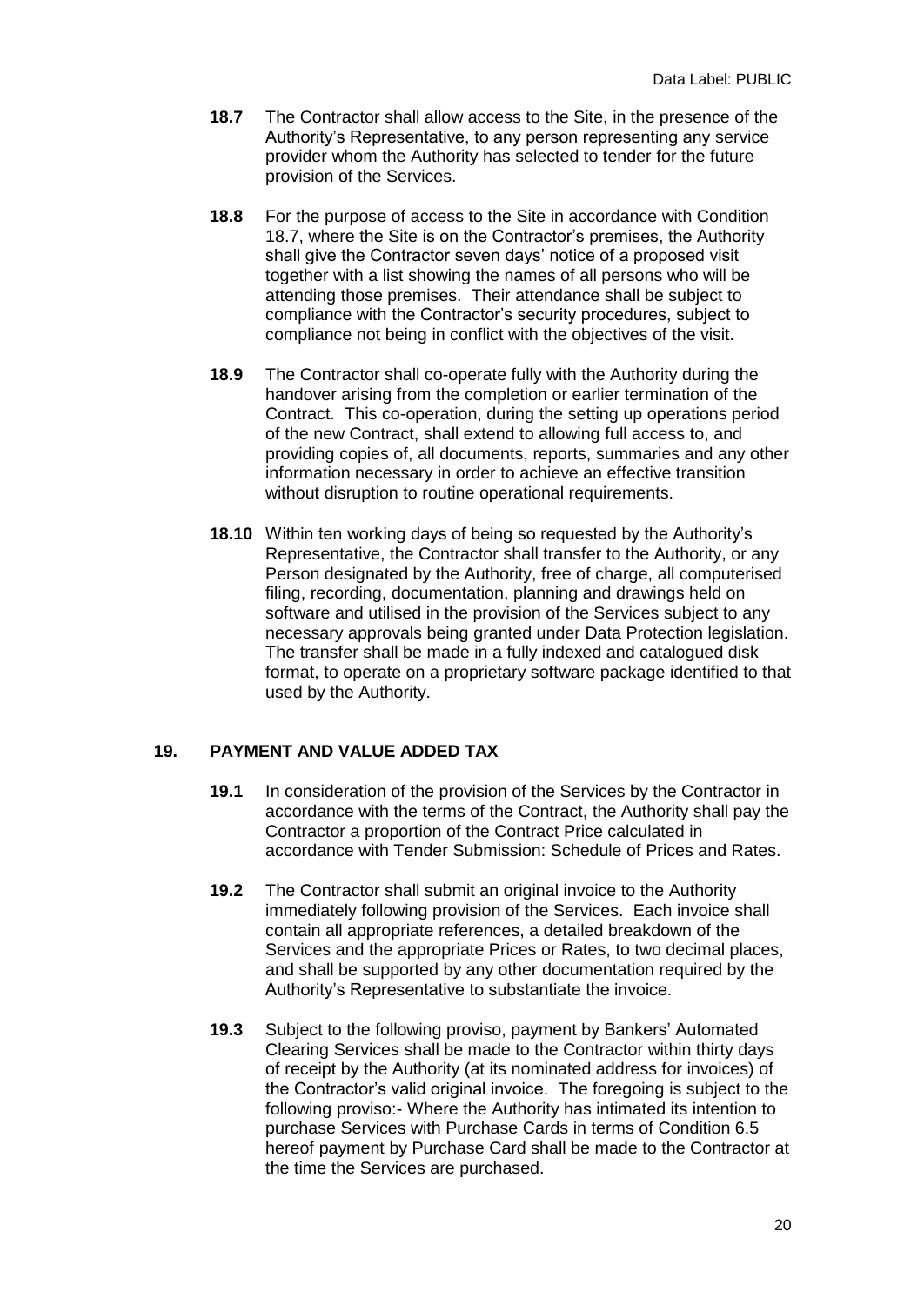- **19.4** The Authority shall pay the Contractor, in addition to the Contract Price, a sum equal to the Value Added Tax chargeable on the value of the Services provided in accordance with the Contract.
- **19.5** The Authority may reduce payment in respect of any Services, which the Contractor has either failed to provide or has provided inadequately, without prejudice to any other rights or remedies of the Authority.
- **19.6** Where Purchase Cards are used to obtain Services, Condition 19.2 will not apply and payment for these Services will be made to the Contractor by the Authority's Purchase Card Provider.
- **19.7** Where E-Procurement is used to order Services, payment may be made by either method referred to in Condition 19.3.

## **20. PAYMENTS OF SUB-CONTRACTORS**

**20.1** Where the Contractor enters into a sub-contract for the provision of any part of the Services, the Contractor shall ensure that a term is included in the sub-contract, which requires the Contractor to pay all sums due to the sub-contractor within a specified period, not exceeding thirty days from the date of receipt of a valid invoice as defined by the terms of that sub-contract.

## **21. PRICE ADJUSTMENT**

[Option 1 \* delete as appropriate

**21.1** For the avoidance of doubt, Prices and Rates are fixed for the Contract Period including any extensions of the Contract Period and cover delivery of the Services at or to such premises within West Lothian as the Authority may direct.]

[Option 2 \* delete as appropriate

**21.1** In this clause:-

the "Review Date" means 1 April in each year

"CPI" means the Consumer Prices Index (CPI) compiled by the Office for National Statistics which can be viewed at [https://www.ons.gov.uk/economy/inflationandpriceindices.](https://www.ons.gov.uk/economy/inflationandpriceindices)

The Authority will review the Prices or Rates (as applicable) with effect from the Review Date for contracts that have been in operation prior to 1 January of that year. The Prices or Rates (as applicable) shall be increased or decreased by the percentage equal to the percentage increase or decrease in the CPI calculated in relation to a period of 12 elapsed months prior to and including the December preceding the Review Date (the "Percentage Increase or Decrease"). The Percentage Increase or Decrease shall be calculated by using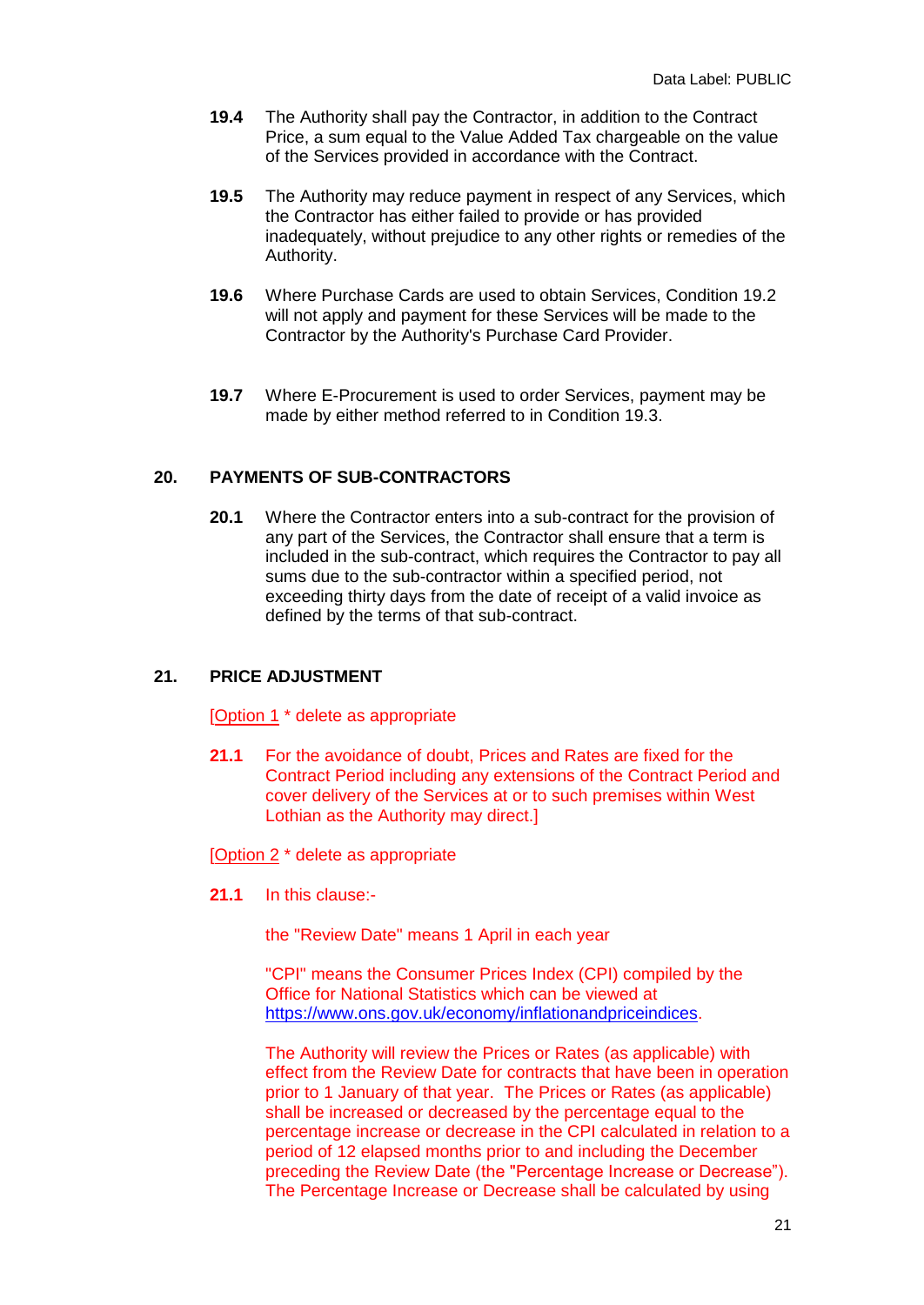the CPI figure for the month of December (available in January) preceding the Review Date. The reviewed Prices or Rates (as applicable) shall be recorded as a Variation.]

[Option 3 \* delete as appropriate

- **21.1** Prices and Rates are fixed for the first [TO BE COMPLETED] years of the Contract and cover delivery of the Services at or to such premises within West Lothian as the Authority may direct.
- **21.2** In this Condition:-

the "Review Date" means 1 April [year to be completed].

"CPI" means the Consumer Prices Index compiled by the Office for National Statistics which can viewed at <https://www.ons.gov.uk/economy/inflationandpriceindices> The Authority will review the Prices or Rates (as applicable) with effect from the Review Date. The Prices or Rates (as applicable) shall be increased or decreased by the percentage equal to the percentage increase or decrease in the CPI calculated in relation to a period of 12 elapsed months prior to and including the December preceding the Review Date (the "Percentage Increase or Decrease"). The Percentage Increase or Decrease shall be calculated by using the CPI figure for the month of December (available in January) preceding the Review Date. The reviewed Prices or Rates (as applicable) shall be recorded as a Variation.]

- **21.3** Prices or Rates (as applicable) changes shall not be applied until thirty days from the Review Date.
- **21.4** The Authority reserves the right to benchmark Prices/Rates for Services with other suppliers at any time during the Contract Period. These Services may be bought from suppliers other than the contracted supplier if it is considered to be in the best interests of the Authority.

#### **22. RECOVERY OF SUMS DUE**

- **22.1** Whenever under the Contract any sum of money is recoverable from or payable by the Contractor (including any sum which the Contractor is liable to pay to the Authority in respect of any breach of this Contract), the Authority may unilaterally deduct that sum from any sum then due or which at any later time becomes due to the Contractor under this Contract or under any other contract with the Authority.
- **22.2** The Authority shall give at least twenty-one days' notice in writing to the Contractor of its intention to make a deduction under Condition 22.1, giving particulars of the sum to be recovered and the contract under which the payment arises in respect of which the deduction is to be made together with the grounds for making such deduction.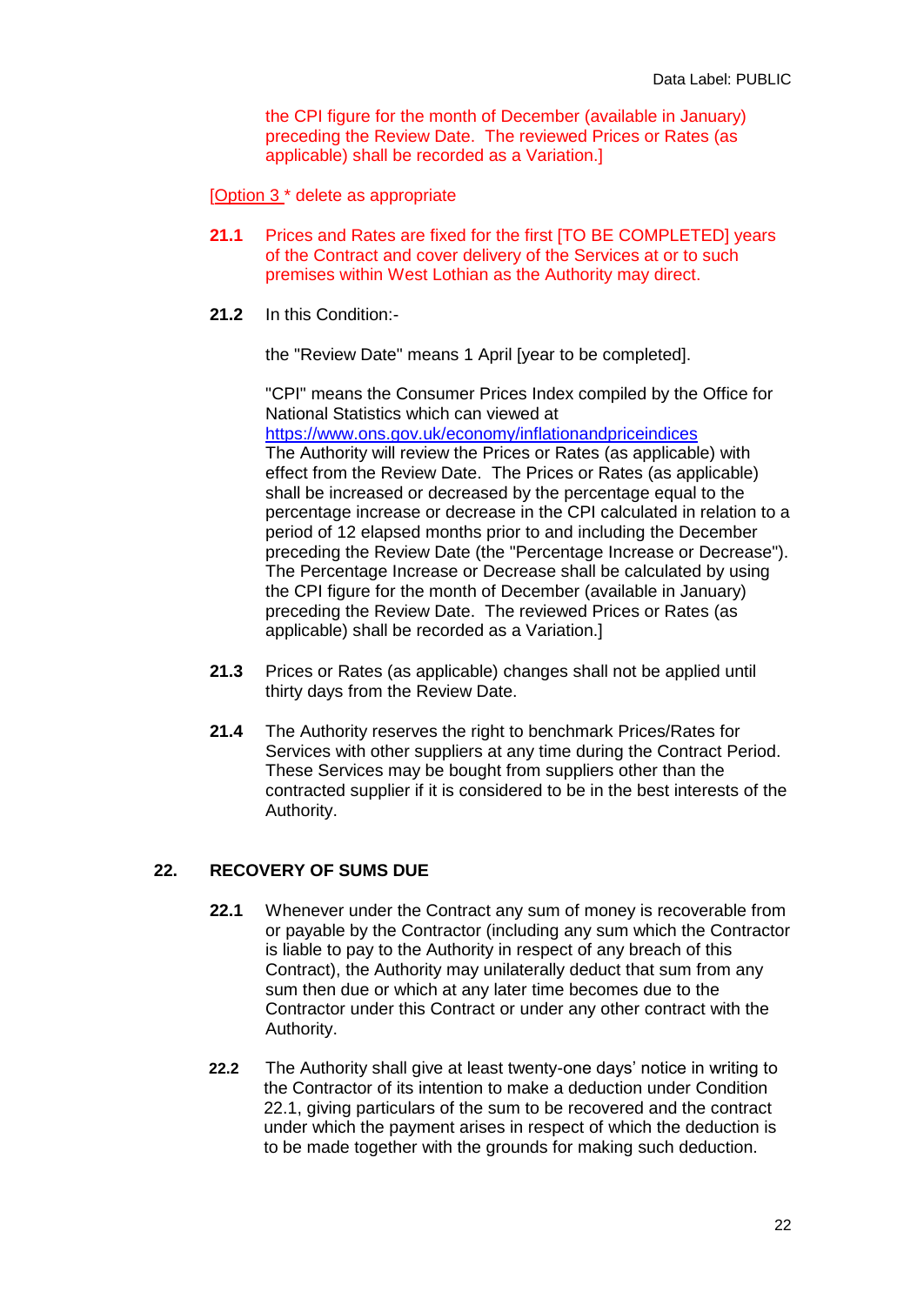**22.3** Any overpayment by the Authority to the Contractor, whether of the Contract Price or of Value Added Tax, shall be a sum of money recoverable by the Authority from the Contractor.

#### **23. INTELLECTUAL PROPERTY RIGHTS - ASSIGNMENT AND INDEMNITY**

- **23.1** The Contractor hereby assigns to the Authority all Intellectual Property Rights owned by the Contractor in any material which is generated by the Contractor and delivered to the Authority exclusively in the performance of the Services and shall waive all moral rights relating to such material. The Contractor shall not reproduce, publish or supply any such material to any Person other than the Authority without prior Approval.
- **23.2** In performing the Services the Contractor shall obtain Approval before utilising any material which is or may be subject to any Intellectual Property Rights other than any of the Contractor's Intellectual Property Rights, the Authority's Intellectual Property Rights or those Intellectual Property Rights referred to in Condition 23.1
- **23.3** Subject to Condition 23.4, the Contractor shall indemnify the Authority against all claims, proceedings, actions, damages, settlements, legal costs (including but not limited to legal costs and disbursements on a solicitor and client basis), and expenses arising from, or from the use by the Authority following delivery by the Contractor, of any material developed exclusively during the provision of the Services which infringes the Intellectual Property Rights of any third party provided that the Authority (a) notifies the Contractor promptly on becoming aware of any such claim, proceedings, action, damages, settlement, legal costs and expenses in respect of the same, (b) does not by any act or omission admit liability or make or agree to make any payment in respect of the same and allows the Contractor sole control of the defence or settlement of the same and (c) provides the Contractor with all reasonable assistance in respect of the same.

The foregoing provisions shall not apply insofar as any such infringement is caused by or arises from, (a) the use by or on behalf of the Authority of any material developed exclusively during the provision of the Services in combination with any item or materials not supplied by the Contractor, (b) any alteration or modification carried out by or on behalf of the Authority to any materials developed exclusively during the provision of the Services without the prior written approval of the Contractor, or (c) the use of any specification issued by or agreed with the Authority in writing or compliance with any requirements or instructions issued by the Authority to the Contractor.

**23.4** The provisions of Condition 23.3 shall not apply in respect of any material which the Authority has supplied to the Contractor or which the Authority has specified for use by the Contractor or for delivery to the Authority.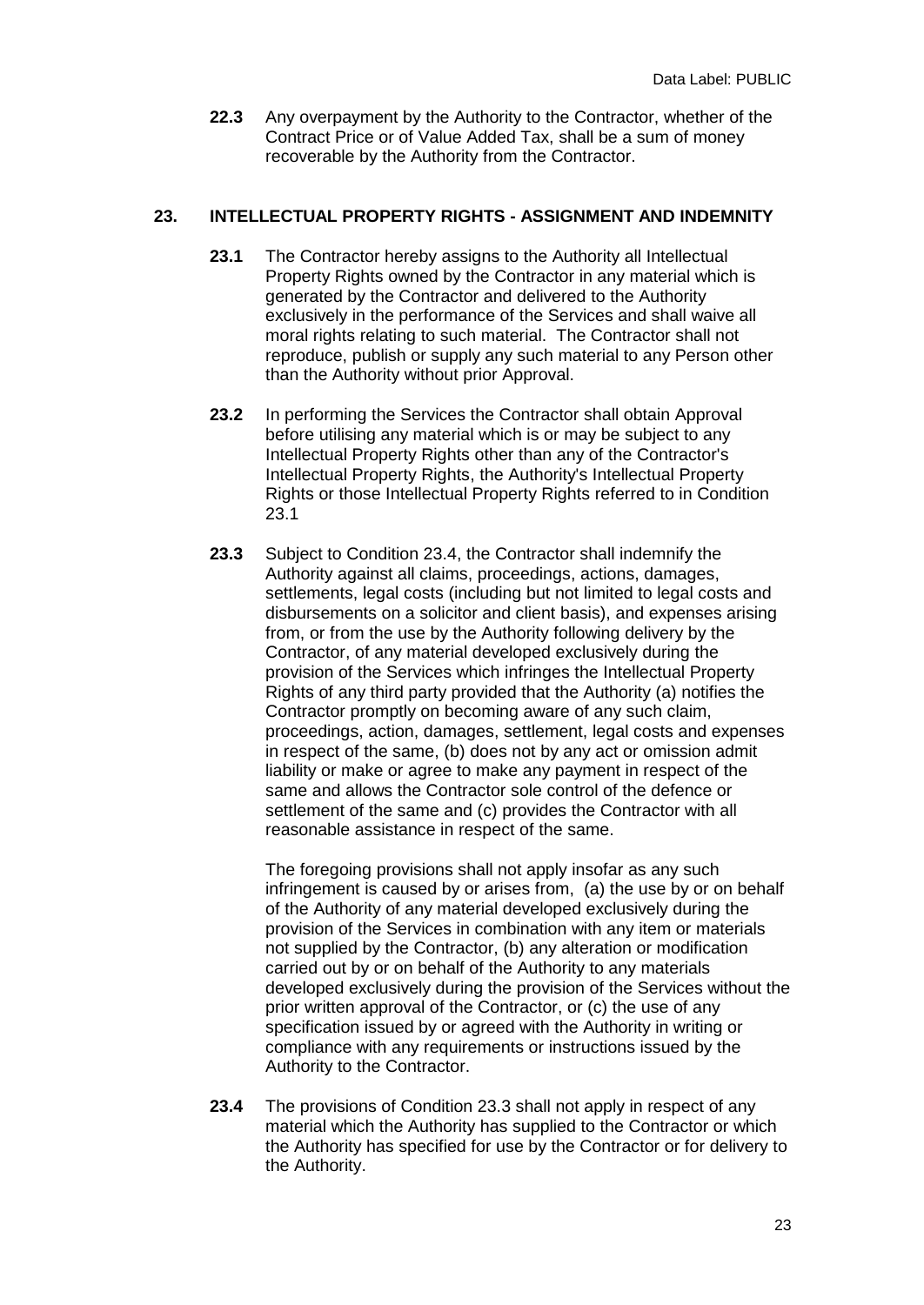- **23.5** The Authority shall indemnify the Contractor against all claims, proceedings, actions, damages, legal costs (including but not limited to legal costs and disbursements on a solicitor and client bases), expenses and any other liabilities arising from or incurred by the use by the Contractor, in the performance of the Services, of any material referred to in Condition 23.4 which involves any infringement or alleged infringement of the Intellectual Property Rights of any third party.
- **23.6** Where any claim is made by a third party in respect of any material referred to in Condition 23.3 or 23.5, the Party, which is required to provide an indemnity under those provisions, shall have the right to conduct, or take over the conduct of, the defence to the claim and to any proceedings or action brought by the third party.

#### **24. SECURITY**

- **24.1** The Contractor shall take all reasonable measures, by the display of notices or other appropriate means, to ensure that Staff have notice that all enactments relating to security which are applicable to the Contractor in providing the Services shall apply to them and shall continue to apply to them, if so applicable, after the expiry or earlier termination of the Contract.
- **24.2** Whilst on the Authority's Premises, the Contractor shall ensure that Staff comply with all security measures implemented by the Authority in respect of Personnel and other Persons attending those Premises to the extent that the Authority has provided copies of its written security procedures to the Contractor.
- **24.3** The Authority shall have the right to carry out any search of Staff or of vehicles used by the Contractor at the Authority's Premises.
- **24.4** The Contractor shall co-operate with any investigation relating to security which is carried out by the Authority or by any person who is responsible to the Authority for security matters and when required by the Authority's Representative:
	- **a)** shall use its best endeavours to make any Staff identified by the Authority's Representative available to be interviewed by the Authority's Representative, or by a person who is responsible to the Authority for security matters, for the purposes of the investigation. Staff shall have the right to be accompanied by the Contractor's Representative and to be advised or represented by any other person whose attendance at the interview is acceptable to both the Authority's Representative and the Contractor's Representative; and
	- **b)** shall, subject to any legal restriction on their disclosure, provide all documents, records or other material of any kind which may reasonably be required by the Authority or by a person who is responsible to the Authority for security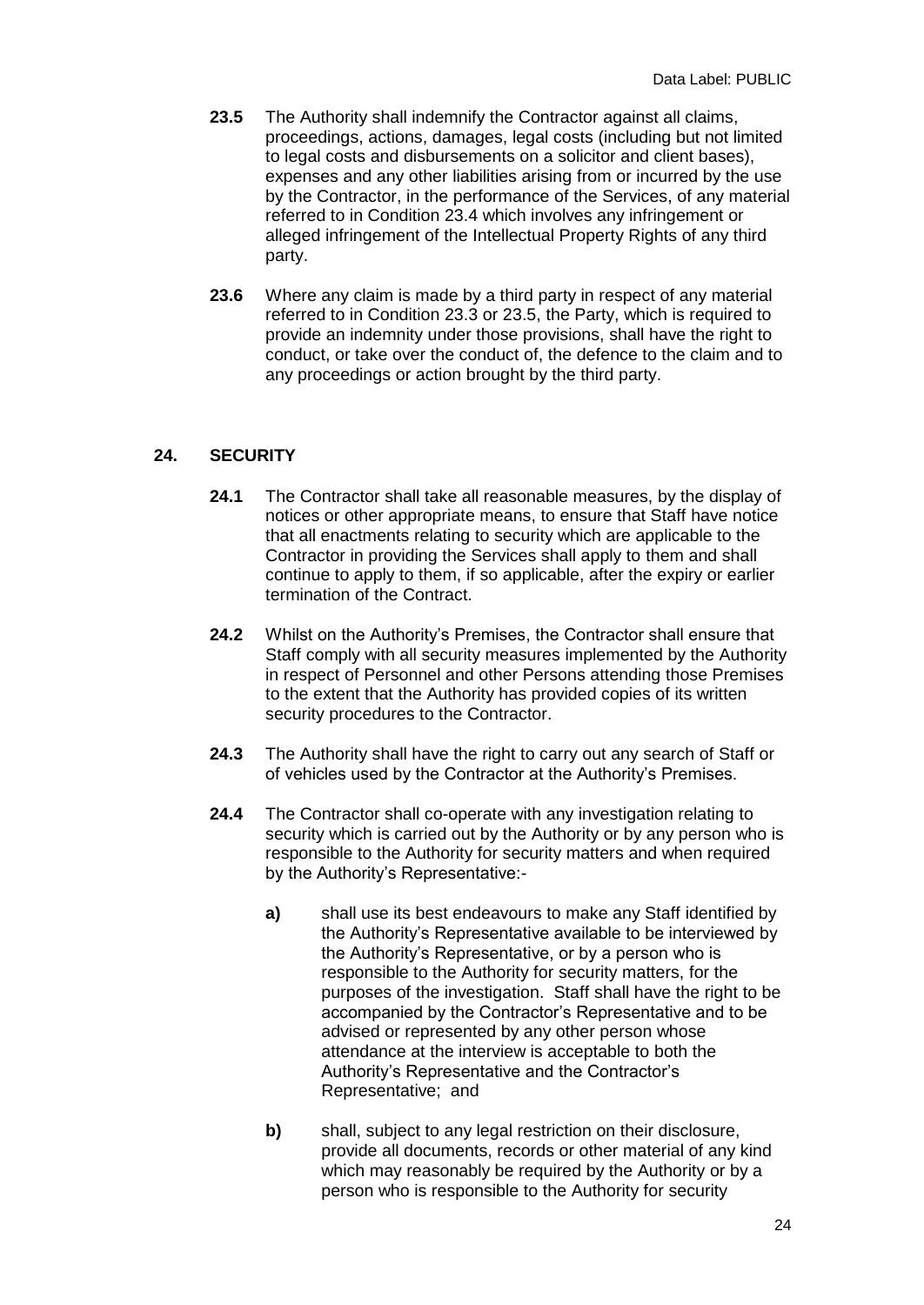matters, for the purposes of the investigation. The Authority shall have the right to retain any such material for use in connection with the investigation and, so far as possible, shall provide the Contractor with a copy of any material retained.

#### **25. CONFIDENTIALITY**

- **25.1** Each Party:
	- **a)** shall treat as confidential all information obtained from the other Party under or in connection with the Contract;
	- **b)** shall not disclose any of that information to any third party without the prior written consent of the other Party, except to such persons and to such extent as may be necessary for the performance of the Contract;
	- **c)** shall not use any of that information otherwise than for the purposes of the Contract.
- **25.2** The Contractor shall take all necessary precautions to ensure that all information obtained from the Authority under or in connection with the Contract:
	- **a)** is given only to the minimum number of Staff and only to the extent necessary for each member of Staff's activities in the provision of the Services; and
	- **c)** is treated as confidential and not disclosed (without prior Approval) or used by any Staff otherwise than for the purposes of the Contract.
- **25.3** Where it is considered necessary in the opinion of the Authority's Representative, on request by the Authority the Contractor shall ensure that Staff sign a confidentiality undertaking before commencing work in connection with the provision of the Services. The confidentiality undertaking shall be in a format acceptable to the Authority.
- **25.4** Conditions 25.1 and 25.2 shall not apply to any information:
	- a) required to comply with the Freedom of Information (Scotland) Act 2002 and any codes of practice applicable from time to time relating to access to public authorities' information.
	- **b)** which is or becomes public knowledge (otherwise than by breach of this Condition); or
	- **c)** which is in the possession of the Party concerned, without restriction as to its disclosure, before receiving it from the disclosing Party; or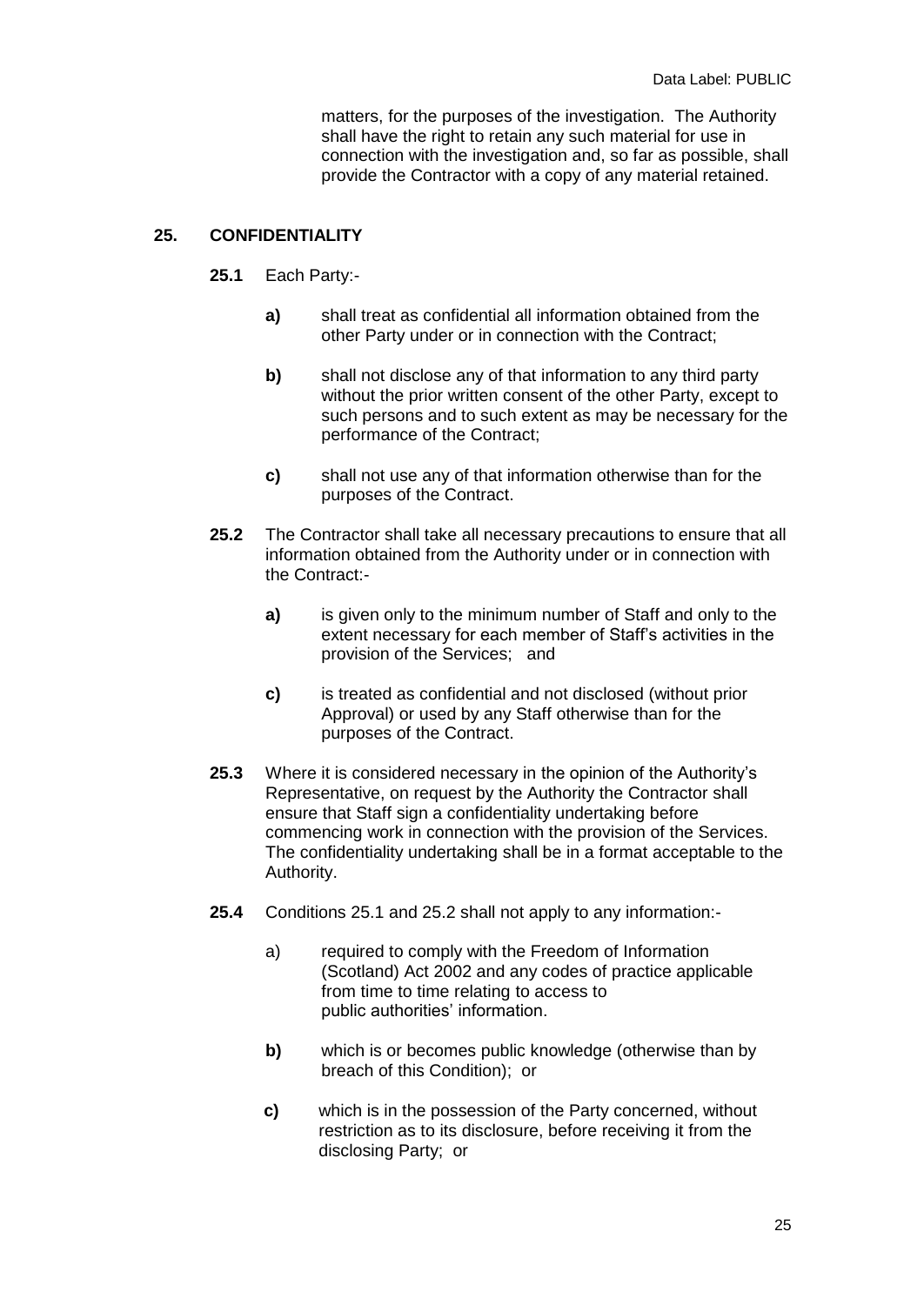- **d)** which is received from a third party who lawfully acquired it and who is under no obligation restricting its disclosure.
- **25.5** Nothing in this Condition shall prevent the Authority:
	- **a)** disclosing such information relating to the outcome of the procurement process for the Contract as may be required to be published in the Supplement to the Official Journal of the European Union; or
	- **b)** disclosing any information obtained from the Contractor:-
		- **(i)** to any other department of the Authority or any other Public Body; or
		- **(ii)** to any Person engaged in providing any services to the Authority for any purpose relating to or ancillary to the Contract,

provided that in disclosing information under sub-paragraph (i) or (ii) the Authority shall disclose only the information which is necessary for the purpose concerned and requires that the information is treated in confidence and that a confidentiality undertaking is given where appropriate; or

- **c)** disclosing information obtained from the Contractor under Condition 18.2 subject to the obligations imposed by Condition 18.3.
- **25.6** Nothing in this Condition shall prevent either Party from using any techniques, ideas or know-how gained during the performance of the Contract in the course of its normal business, to the extent that this does not result in a disclosure of confidential information or an infringement of any Intellectual Property Rights.
- **25.7** The Contractor shall not use any confidential information obtained from the Authority for the solicitation of business from the Authority or any other part of the Authority.
- **25.8** The obligations imposed by this Condition shall continue to apply after the expiry or termination of the Contract.

#### **26. PUBLICITY**

**26.1** The Contractor shall not make any public statement relating to the existence or performance of the Contract without prior Approval, which shall not be unreasonably withheld.

#### **27. RIGHT OF AUDIT**

**27.1** The Contractor shall keep secure and maintain until two years after the final payment of all sums due under the Contract, or such longer period as may be agreed between the Parties, full and accurate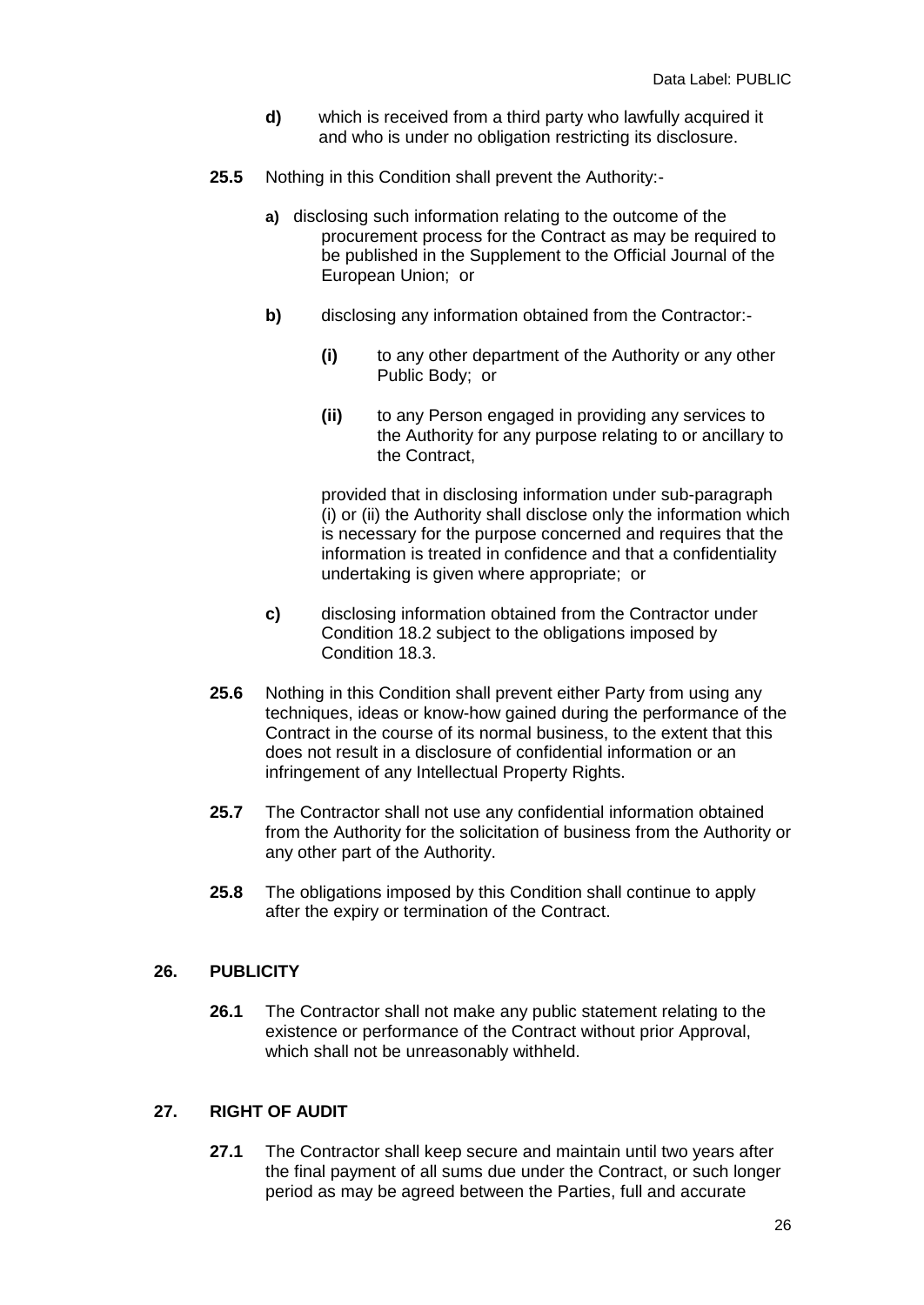records of the Services, all expenditure reimbursed by the Authority and all payments made by the Authority.

**27.2** The Contractor shall grant to the Authority, its Auditor or its authorised agents, such access to those records as they may reasonably require in order to check the Contractor's compliance with the Contract.

#### **28. INDEMNITY AND INSURANCE**

- **28.1** The Contractor shall indemnify the Authority fully against all claims, proceedings, actions, damages, legal costs, expenses and any other liabilities in respect of any financial loss, death or personal injury, or loss of or damage to property, unless the Contractor is able to demonstrate that such financial loss, death or personal injury, or loss of or damage to property was not caused or contributed to by:- (a) its negligence or default, (b) the negligence or default of its Staff or subcontractors, or (c) any circumstances within its or its Staff or subcontractors' control.
- **28.2** The Contractor shall effect and maintain with a reputable insurance company a policy or policies of insurance providing an adequate level of cover in respect of the risks which may be incurred by the Contractor, as set out in Condition 28.1.
- **28.3** The Contractor shall hold employer's liability insurance in accordance with any legal requirement for the time being in force.
- **28.4** Subject to the following proviso, the Contractor shall produce to the Authority, upon request completed certificates of insurance or a signed and dated letter from its insurance broker as detailed in Tender Submission: Insurance Requirement. In all cases the certificates of insurance shall be completed by the Contractor's insurer or insurance broker. Where certificates of insurance are completed by an insurance broker, the broker shall be regulated and authorised to conduct business by the Financial Conduct Authority or equivalent. The foregoing is subject to the following proviso:-

In the event that said completed certificates of insurance or letter from the Contractor's insurance broker are not in place at the time of tendering, such completed certificates of insurance or letter from the Contractor's insurance broker shall be produced to the Authority on request prior to the Commencement Date.

**28.5** The terms of any insurance or the amount of cover shall not relieve the Contractor of any liabilities under the Contract.

## **29. CORRUPT GIFTS AND PAYMENTS OF COMMISSION**

**29.1** The Contractor shall not do (and warrants that in entering into the Contract he has not done) any of the following (referred to in this condition as "prohibited acts").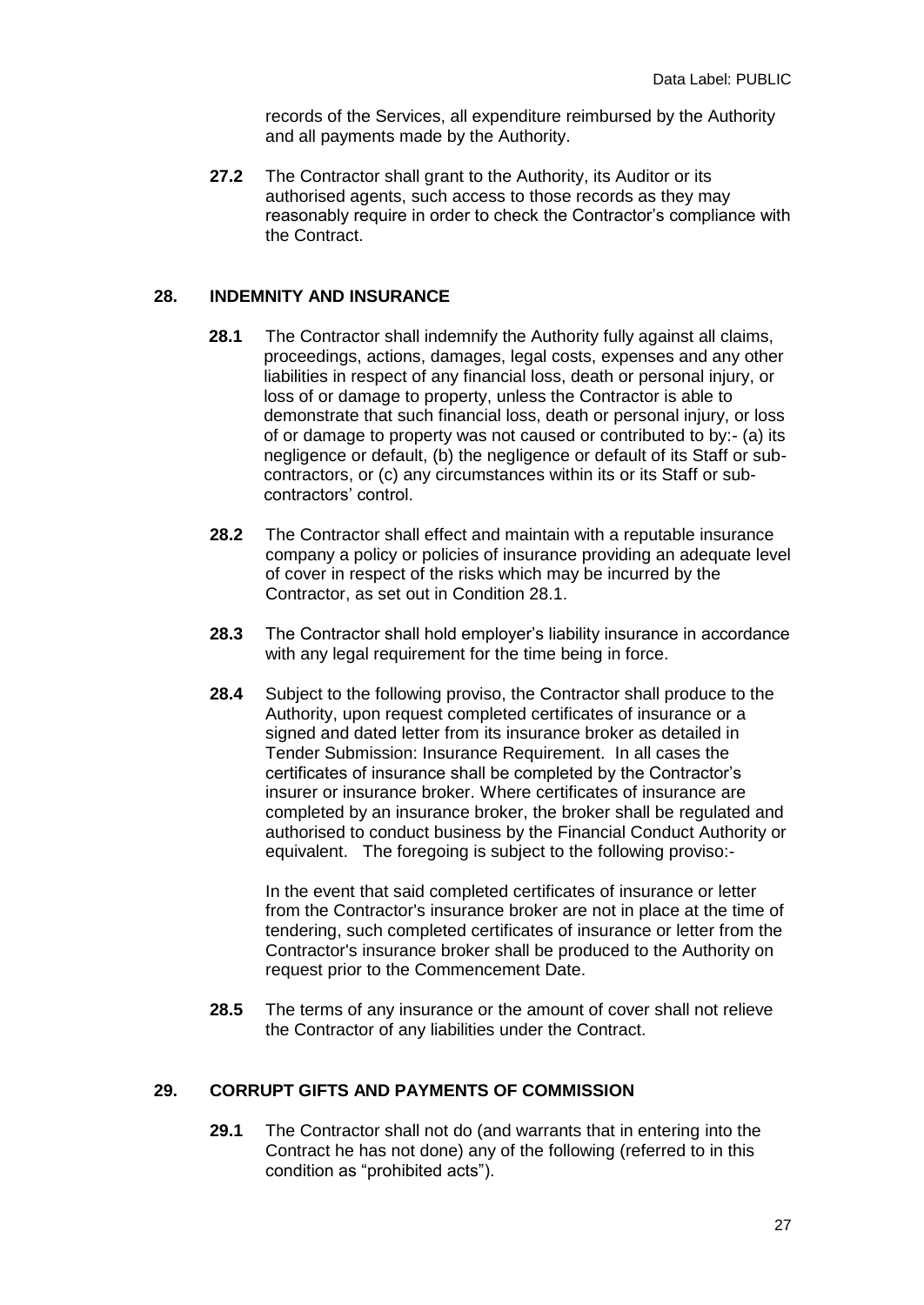- **a)** offer, give or agree to give to any servant or Personnel of the Authority any gift or consideration of any kind as an inducement or reward for doing or not doing (or having done or not having done) any act in relation to the obtaining or performance of this or any other contract with the Authority, or for showing or not showing favour or disfavour to any Person in relation to this or any other contract with the Authority;
- **b)** enter into this or any other contract with the Authority in connection with which commission has been paid or has been agreed to be paid by it or on its behalf, or to its knowledge, unless before the Contract is made particulars of any such commission and the terms and conditions of any such agreement for the payment of it have been disclosed in writing to the Authority.
- **29.2** If the Contractor or (with or without the knowledge of the Contractor) its employees, agents or any sub-contractor, or anyone acting on its or their behalf, does any of the prohibited acts or commits any offence under the Bribery Act 2010 or breaches the Bribery Act 2010 in relation to this or any other contract with the Authority, the Authority shall be entitled:
	- **a)** to terminate the Contract and recover from the Contractor the amount of any loss resulting from the termination;
	- **b)** to recover from the Contractor the amount or value of any such gift, consideration or commission; and
	- **c)** to recover from the Contractor any other loss sustained in consequence of any breach of this Condition, whether or not the Contract has been terminated.
- **29.3** In exercising its rights or remedies under this Condition, the Authority shall:
	- **a)** act in a reasonable and proportionate manner having regard to such matters as the gravity of, and the identity of the person performing the prohibited act;
	- **b)** give all due consideration, where appropriate, to action other than termination of the Contract, including (but without limitation to):
		- **i)** requiring the Contractor to procure the termination of a sub-contract where the prohibited act is that of a subcontractor; or
		- **ii)** requiring the Contractor to procure the dismissal of an employee (whether its own or that of a sub-contractor) where the prohibited act is that of such an employee.

#### **30. UNLAWFUL DISCRIMINATION**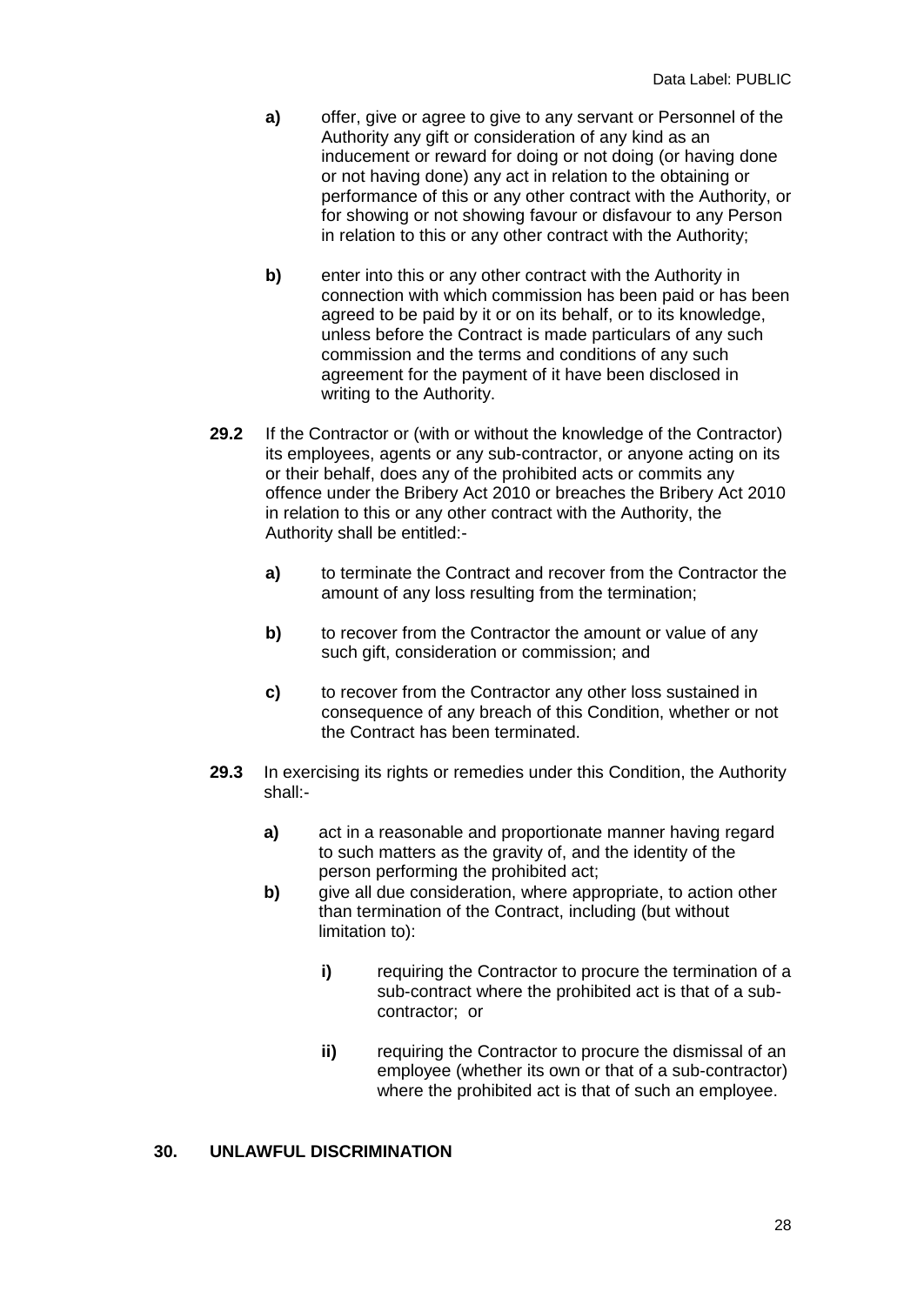- **30.1** The Contractor shall not unlawfully discriminate within the meaning and scope of the provisions of the Equality Act 2010 and of any statutory instrument and Code of Practice made thereunder.
- **30.2** The Contractor shall take all reasonable steps to secure that all servants, employees or agents of the Contractor and all subcontractors employed in the performance of the Contract do not unlawfully discriminate as set out in Condition 30.1.

#### **31. HEALTH AND SAFETY**

- **31.1** The Contractor shall promptly notify the Authority of any health and safety hazards which may arise in connection with the performance of the Services.
- **31.2** The Authority shall promptly notify the Contractor of any health and safety hazards which may exist or arise at the Authority's Premises and which may affect the Contractor in the performance of the Services.
- **31.3** The Contractor shall inform all Staff engaged in the provision of Services of all known health and safety hazards and shall instruct those Staff in connection with any necessary safety measures.
- **31.4** Whilst on the Authority's Premises, the Contractor shall comply with any health and safety measures implemented by the Authority in respect of Personnel and other Persons working on the Authority's Premises.
- **31.5** The Contractor shall notify the Authority's Representative immediately in the event of any incident occurring in the performance of the Services where that incident causes any death, personal injury or any damage to property which could give rise to death or personal injury.
- **31.6** The Contractor shall take all measures necessary to comply with the requirements of the Health and Safety at Work etc. Act 1974 and any other Acts, orders, regulations and Codes of Practice relating to health and safety, which may apply to Staff in the performance of the Services.

#### **32. TRANSFER AND SUB-CONTRACTING**

- **32.1** The Contractor shall not assign, sub-contract or in any other way dispose of the Contract or any part of it without prior Approval, in accordance with Condition 36. The Contractor shall indicate in Tender Submission: Proposed Sub-Contractors, any sub-contractor it proposes to use in the delivery of the Services. Additional subcontractors may only be added by the issue of a Variation in accordance with Condition 36.
- **32.2** On giving written notice to the Contractor of not less than thirty days, the Authority shall be entitled to assign any or all of its rights under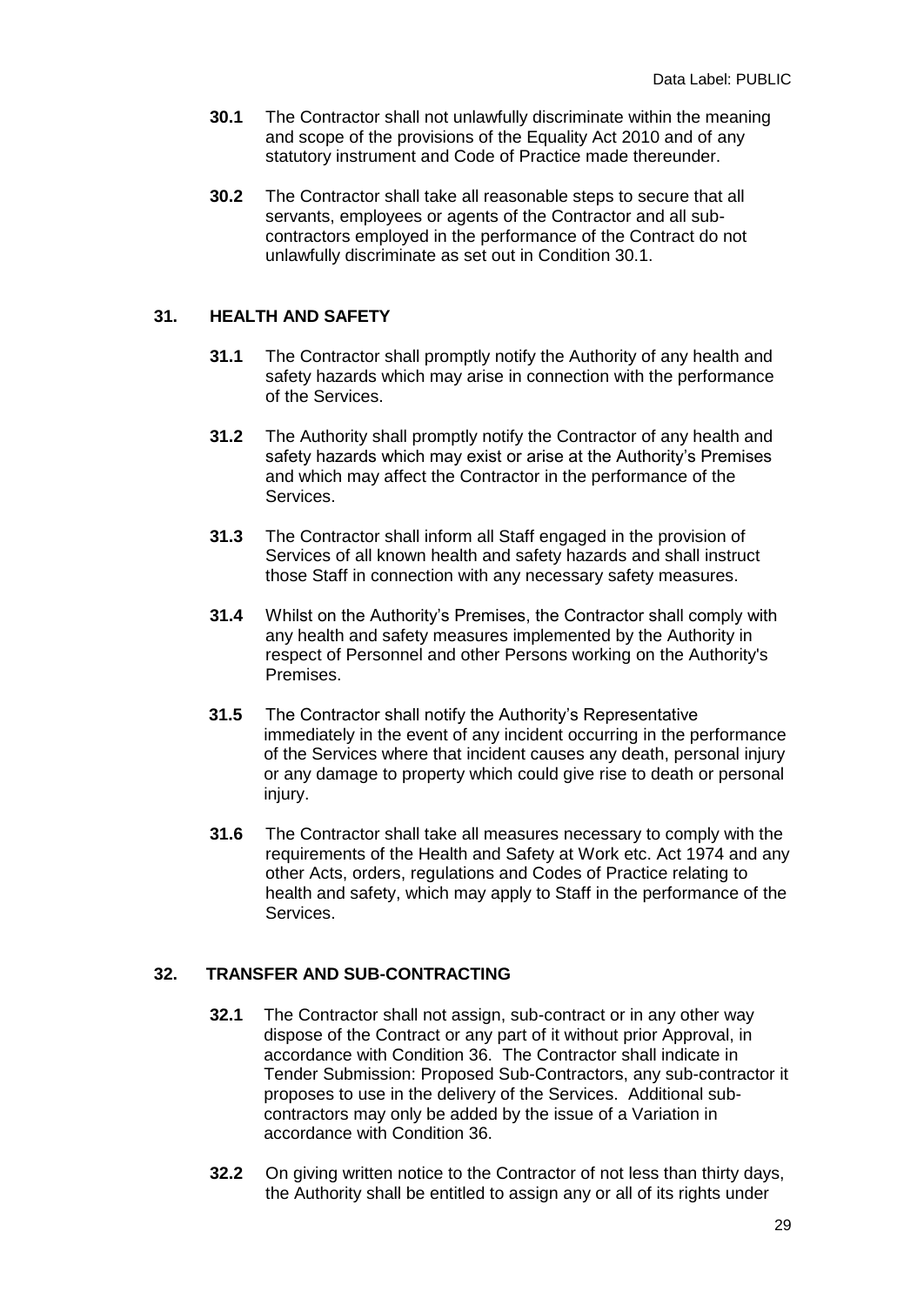the Contract to any contracting authority as defined in Regulation 3(1) of the Public Contracts (Scotland) Regulations 2012, provided that such assignment shall not materially increase the burden of the Contractor's obligations under the Contract.

- **32.3** The Contractor shall be responsible for the acts and omissions of its sub-contractors as though they were its own.
- **32.4** The Contractor shall not use the services of self-employed individuals without prior approval and the submission of a relevant tax exemption certificate.
- **32.5** The Contractor shall also include in every sub-contract:
	- **32.5.1** a right for the Contractor to terminate that sub-contract if the relevant subcontractor fails to comply in the performance of its contract with legal obligations in the fields of environmental, social or employment law or if any of the termination events (involving substantial modification of the Contract, contract award despite the existence of exclusion grounds or a serious infringement of EU legal obligations) specified in condition 38.1 occur; and
	- **32.5.2** a requirement that the sub-contractor includes a provision having the same effect as 32.5.1 above in any sub-contract which it awards. In this condition 32.5, 'sub-contract' means a contract between two or more suppliers, at any stage of remoteness from the Authority in a sub-contracting chain, made wholly or substantially for the purpose of performing (or contributing to the performance of) the whole or any part of this Contract

## **33. SERVICE OF NOTICES AND COMMUNICATIONS**

- **33.1** Except as otherwise expressly provided within the Contract, no notice or other communication from one Party to the other shall have any validity under the Contract unless made in writing by or on behalf of the Party concerned.
- **33.2** Any notice or other communication which is to be given by either Party to the other shall be given by letter, or by facsimile transmission or electronic mail. Such letters shall be delivered by hand or sent by first class recorded delivery post, addressed to the other Party named in the Services of Notices and Communications document of Public Tenders Scotland. If the other Party does not acknowledge receipt of any such letter, facsimile transmission or item of electronic mail, and the relevant letter is not returned as undelivered, the notice or communication shall be deemed to have been given (three) working days after the day on which the letter was posted.
- **33.3** Either Party may change its address for service by notice given in accordance with this Condition.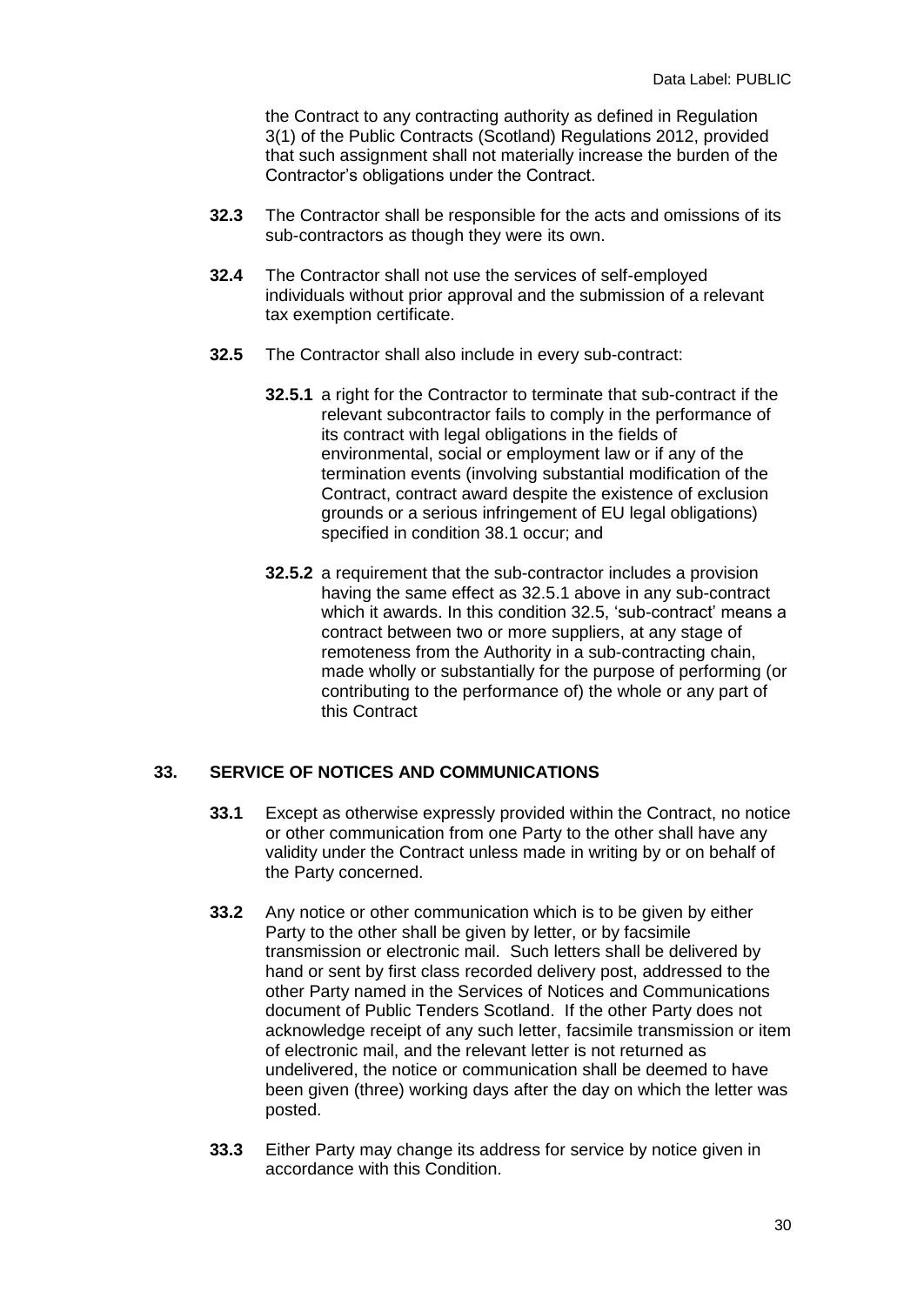#### **34. SEVERABILITY**

**34.1** If any provision of the Contract is held invalid, illegal or unenforceable for any reason by any court of competent jurisdiction, such provision shall be severed and the remainder of the provisions of the Contract shall continue in full force and effect as if the Contract had been executed with the invalid, illegal or unenforceable provision eliminated. In the event of a holding of invalidity so fundamental as to prevent the accomplishment of the purpose of the Contract, the Parties shall immediately commence negotiations in good faith to remedy the invalidity.

#### **35. WAIVER**

- **35.1** The failure of either Party to exercise any right or remedy shall not constitute a waiver of the right or remedy.
- **35.2** No waiver shall be effective unless it is communicated to the other Party in writing.
- **35.3** A waiver of any right or remedy arising from a breach of contract shall not constitute a waiver of any right or remedy arising from any other breach of the Contract.

#### **36. VARIATION**

- **36.1** The Contract shall not be varied unless such variation is agreed in writing by means of a Variation to Contract Form as set out in the tender document.
- **36.2** In the event of an emergency the Authority shall have the right to vary the Contract by oral instructions given by the Authority's Representative, which shall be confirmed by the issue of a Variation to Contract Form to the Contractor within seven days.
- **36.3** The Authority shall have the right to vary the Services at any time, subject to the Variation being related in nature to the Services being provided, and no such Variation shall vitiate the Contract.
- **36.4** The Contractor may request a variation to the Contract provided that;
	- **a)** the Contractor shall notify the Authority's Representative in writing of any additional or changed requirement which it considers should give rise to a Variation within seven days of such occurrence first becoming known to the Contractor;
	- **b)** any proposed Variation shall be fully supported by a quotation as detailed in Condition 36.5.
- **36.5** The Contractor, within fourteen days of being requested by the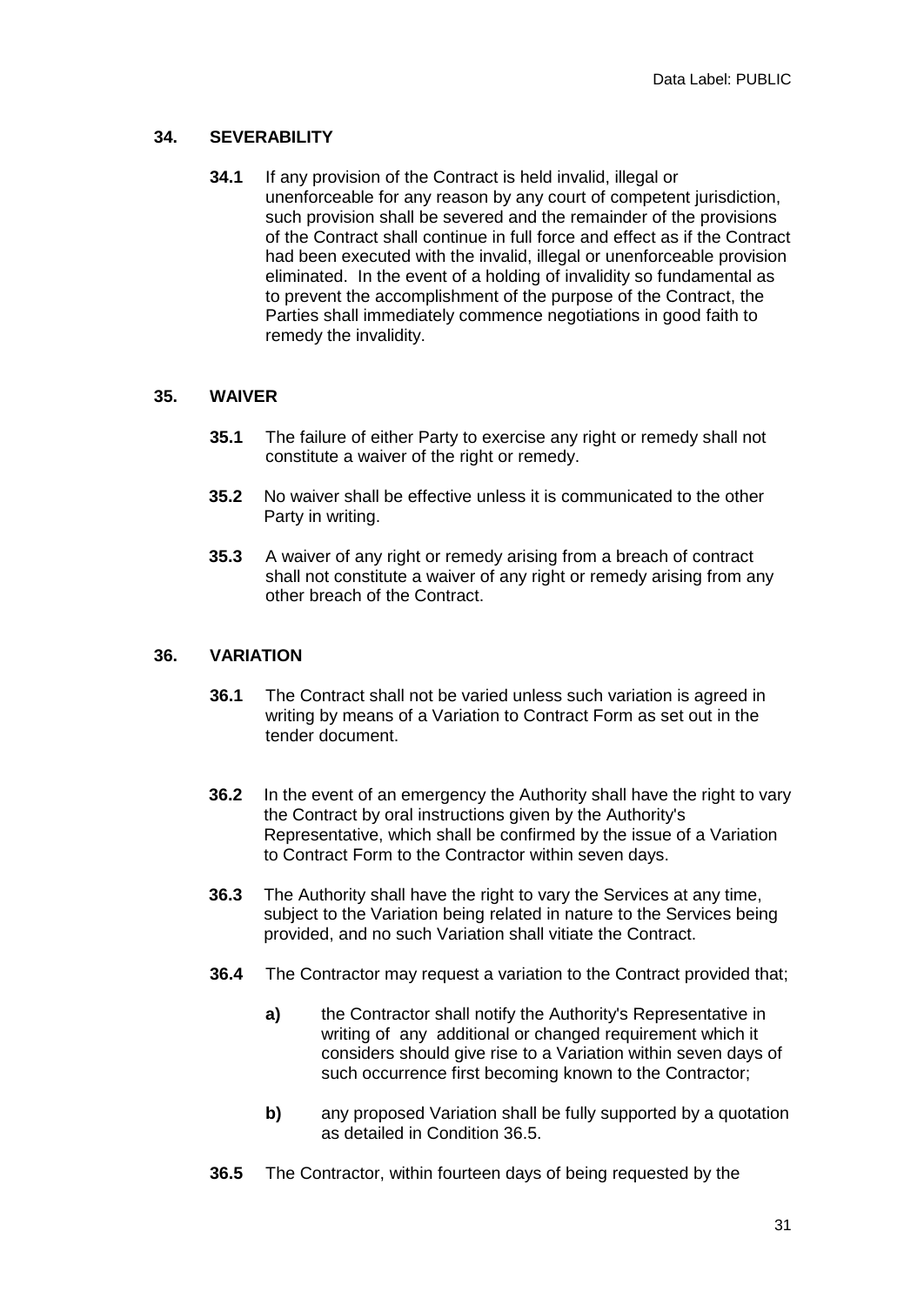Authority's Representative or where requesting a variation of the Contract pursuant to Condition 36.4, shall submit a quotation to the Authority, such quotation to contain at least the following information:

- **a)** a description of the services together with the reason for the proposed Variation;
- **b)** the price, where applicable;
- **c)** details of the impact, if any, on other aspects of the Contract
- **36.6** The price for any Variation shall, unless otherwise agreed between the Parties, be calculated in the following order of precedence:
	- **a)** using the Prices or Rates;
	- **b)** prices pro-rata to the Prices or Rates;
	- **c)** prices based on the Prices or Rates.
- **36.7** The Authority shall either approve or reject any variation of the Contract proposed by the Contractor.
- **36.8** In the event that the Contractor disputes any decision by the Authority to reject a proposed Variation, or contends that a proposed Variation is outstanding or continues to be required, the Contractor shall update the information contained in its quotation for the proposed Variation every Month and shall send the updated information to the Authority.

#### **37. FORCE MAJEURE**

- **37.1** Neither Party shall be liable to the other Party by reason of any failure or delay in performing its obligations under the Contract which is due to Force Majeure, where there is no commercially practicable means available to the Party concerned to avoid such failure or delay.
- **37.2** If either Party becomes aware of any circumstances of Force Majeure which give rise to any such failure or delay, or which appear likely to do so, that Party shall promptly give notice of those circumstances as soon as practicable after becoming aware of them and shall inform the other Party of the period for which it estimates that the failure or delay will continue.
- **37.3** For the purposes of this Condition, "Force Majeure" means any event or occurrence which is outside the control of the Party and which is not attributable to any act or failure to take preventive action by the Party concerned, but shall not include any industrial action occurring within the Contractor's organisation or within any sub-contractor's organisation.
- **37.4** Any failure or delay by the Contractor in performing its obligations under the Contract which results from any failure or delay by an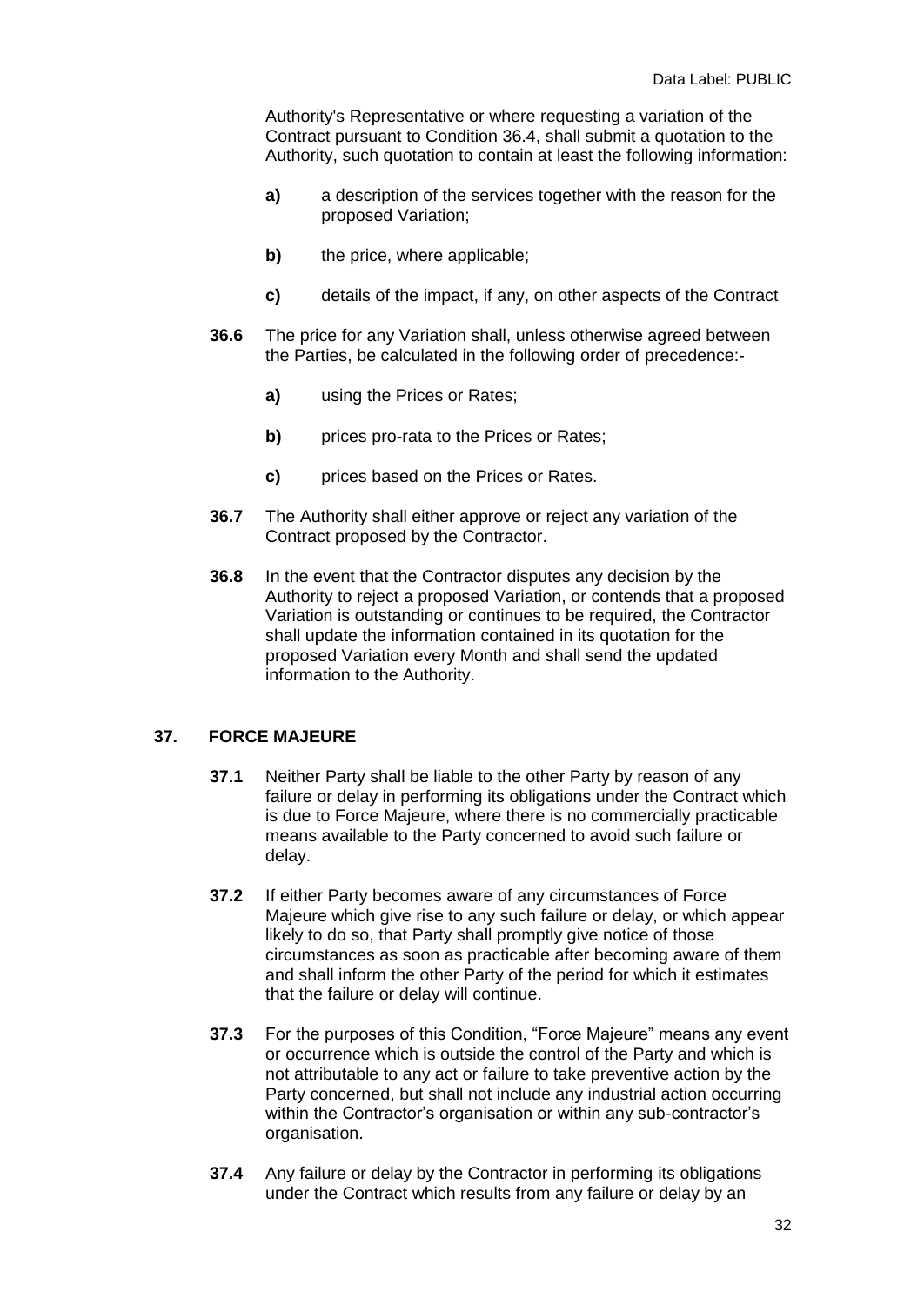agent, sub-contractor or supplier shall be regarded as due to Force Majeure only if that agent, sub-contractor or supplier is itself impeded in complying with an obligation to the Contractor by Force Majeure.

#### **38 TERMINATION**

**38.1** The Authority may terminate the Contract in the event that:

- **(a)** the Contract has been subject to substantial modification which would have required a new procurement procedure in accordance with regulation 72(9) (modification of contracts during their term) of The Public Contracts (Scotland) Regulations 2015;
- **(b)** the Contractor has, at the time of contract award, been in one of the situations referred to in regulation 58(1) (exclusion grounds) of The Public Contracts (Scotland) Regulations 2015, including as a result of the application of regulation 58(2) of those regulations, and should therefore have been excluded from the procurement procedure; or
- **(c)** the Contract should not have been awarded to the Contractor in view of a serious infringement of the obligations under the Treaties and the Directive 2014/24/EU that has been declared by the Court of Justice of the European Union in a procedure under Article 258 of the Treaty on the Functioning of the European Union.

In this Condition, 'the Treaties' has the meaning given in the European Communities Act 1972.

- **38.2** The Authority may also terminate the Contract in the event of a failure by the Contractor to comply in the performance of the Contract with legal obligations in the fields of environmental, social and employment law.
- **38.3** Termination under Condition 38.1, 38.2, 39 or 40 shall not prejudice or affect any right of action or remedy which shall have accrued or shall thereupon accrue to the Authority and shall not affect the continued operation of Conditions 23 (Intellectual Property Rights – Assignment and Indemnity), 25 (Confidentiality) and 27 (Right of Audit).

#### **39. TERMINATION ON INSOLVENCY**

- **39.1** The Authority may terminate the Contract by written notice having immediate effect if:
	- **a)** where the Contractor is an individual or a firm the Contractor or any partner in the firm becomes bankrupt or has a receiving order or administration order made against him, or appears unable to pay a debt within the meaning of section 268 of the Insolvency Act 1986, or any similar event occurs under the law of any other jurisdiction within the United Kingdom; or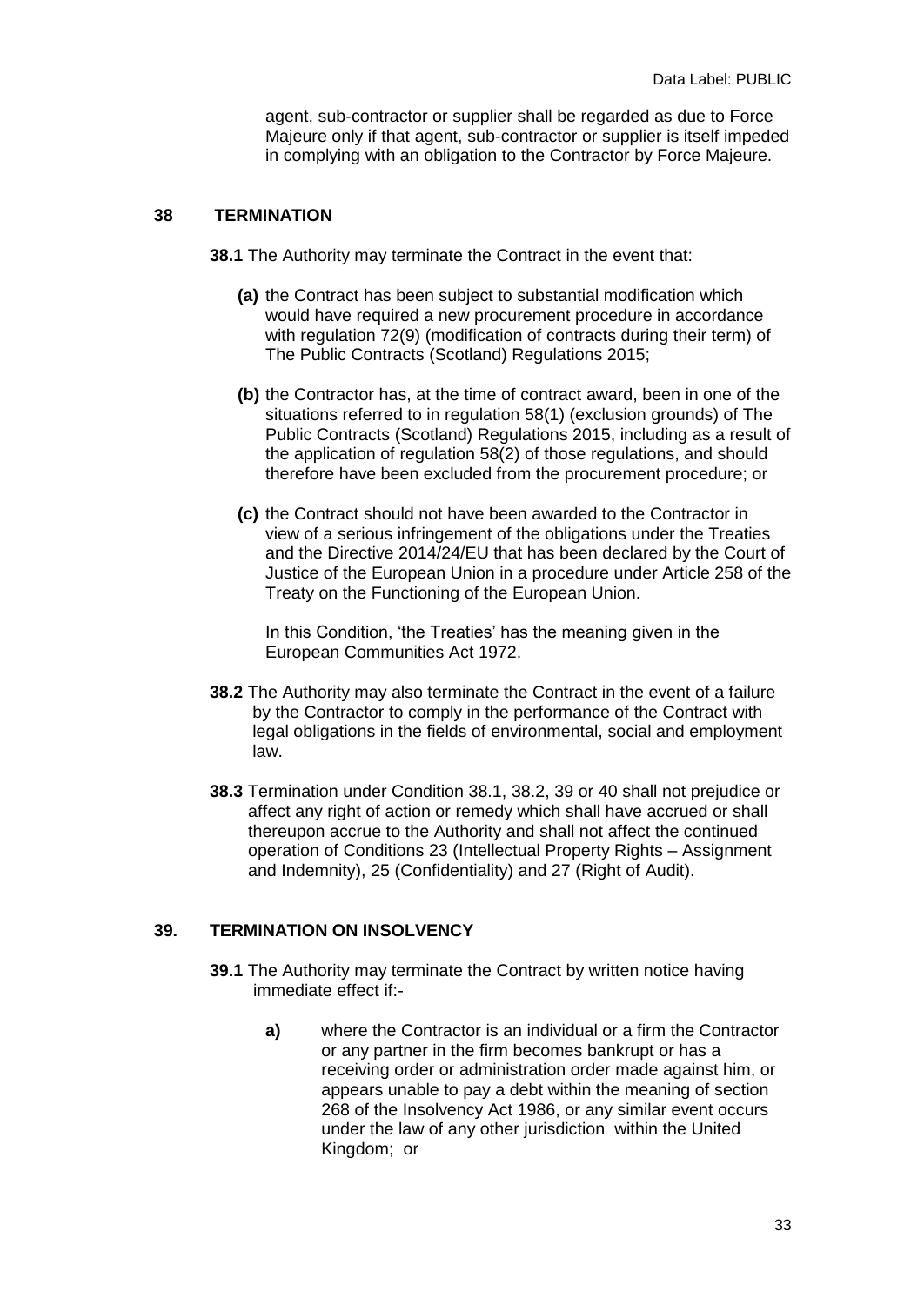**b)** where the Contractor is a Company, the Contractor passes a resolution or the Court makes an order that the Contractor be wound up otherwise than for the purpose of solvent reconstruction or amalgamation; or a receiver, manager or administrator is appointed on behalf of a creditor in respect of the Contractor's business or any part of it; or the Contractor is unable to pay its debts within the meaning of Section 123 of the Insolvency Act 1986; or any similar event occurs under the law of any other jurisdiction within the United Kingdom.

## **40. TERMINATION ON DEFAULT**

- **40.1** Either Party may terminate the Contract, or terminate any part of the Services by written notice to the other party with immediate effect if the other Party is in default of any obligation under the Contract and:
	- **a)** the other Party has not remedied the default to the satisfaction of the Party seeking to terminate the Contract or any part of the Services within thirty days, or such greater period as may be specified by that Party seeking to terminate the Contract or any part of the Services, after service of written notice specifying the default and requiring it to be remedied; or
	- **b)** the default is not capable of remedy; or
	- **c)** the default is a fundamental breach of the Contract.

#### **41. BREAK**

**41.1** The Authority shall have the right to terminate the Contract, or to terminate any part of the Services at any time by giving a minimum of three Months' written notice to the Contractor. The Authority may extend the period of notice at any time before it expires, subject to agreement on the level of Services to be provided by the Contractor during the period of extension.

## **42. CONSEQUENCES OF TERMINATION**

**42.1** If the Authority terminates the Contract under Condition 40, or terminates the provision of any part of the Services under that Condition, and then makes other arrangements for the provision of the Services or any part thereof, the Authority shall be entitled to recover from the Contractor the cost of making those other arrangements and any additional expenditure incurred by the Authority throughout the remainder of the Contract Period and any extension period provided that (a) the Authority provides to the Contractor as soon as reasonably practicable after service of notice of termination, a fully itemised and costed list together with documentary evidence that such costs have been reasonably incurred by the Authority as a direct result of such termination, (b) the Authority has taken reasonable steps as soon as reasonably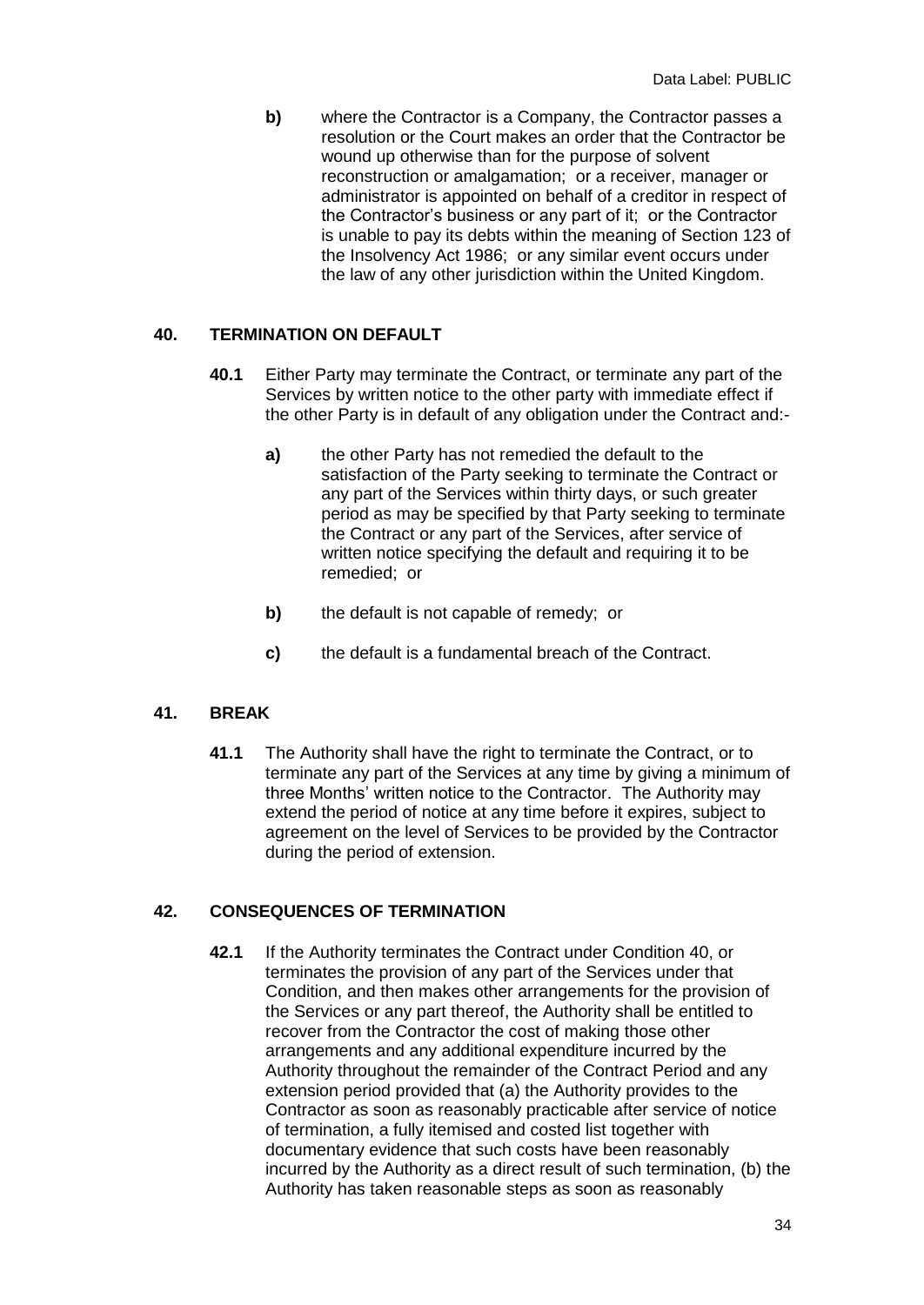practicable to mitigate the costs of making those other arrangements and (c) such costs shall not exceed one million pounds (£1,000,000) Sterling. Such recovery shall be the Authority's sole and exclusive remedy in respect of such termination of the Contract or Services or any part thereof. Where the Contract or any part of the Services are terminated under Condition 40, no further payment shall be payable by the Authority until the Authority has established the final cost of making those other arrangements provided that the Authority establishes said final cost not more than nine months after the effective date of such termination.

- **42.2** If the Contractor terminates the Contract under Condition 40, or terminates the provision of any part of the Services under that Condition or if the Authority terminates the Contract, or terminates any part of the Services under Condition 41, the Authority shall reimburse the Contractor in respect of any loss, not including loss of profit, reasonably incurred by the Contractor as a result of the termination, provided that the Contractor takes immediate and reasonable steps, consistent with the obligation to provide the Services during the period of notice, to terminate all contracts with sub-contractors on the best available terms, to cancel all capital and recurring cost commitments, and to reduce Equipment and labour costs as appropriate.
- **42.3** For the purposes of Condition 42.2, the Contractor shall submit to the Authority's Representative, as soon as reasonably practicable after service of the notice, a fully itemised and costed list, with supporting evidence, of all losses incurred by the Contractor as a result of the termination of the Contract, or the termination of any part of the Services, to be updated only in respect of ongoing costs each week until the Contract or part of the Services are terminated.
- **42.4** The Authority shall not be liable under Condition 42.2 to pay any sum which, when added to any sums paid or due to the Contractor under the Contract, exceeds the total sum that would have been payable to the Contractor if the provision of the Services had been completed in accordance with the Contract.

## **43. DISPUTE RESOLUTION**

## **CONCILIATION**

**43.1** The Parties shall attempt in good faith to negotiate a settlement to any dispute between them arising out of, or in connection with, the Contract.

#### **ADJUDICATION**

- **43.2** If the dispute cannot be resolved by the Parties pursuant to Condition 43.1, the dispute may, by agreement between the Parties, be referred to adjudication pursuant to Condition 43.4.
- **43.3** The performance of the Services shall not cease or be delayed by the reference of a dispute to adjudication pursuant to Condition 43.4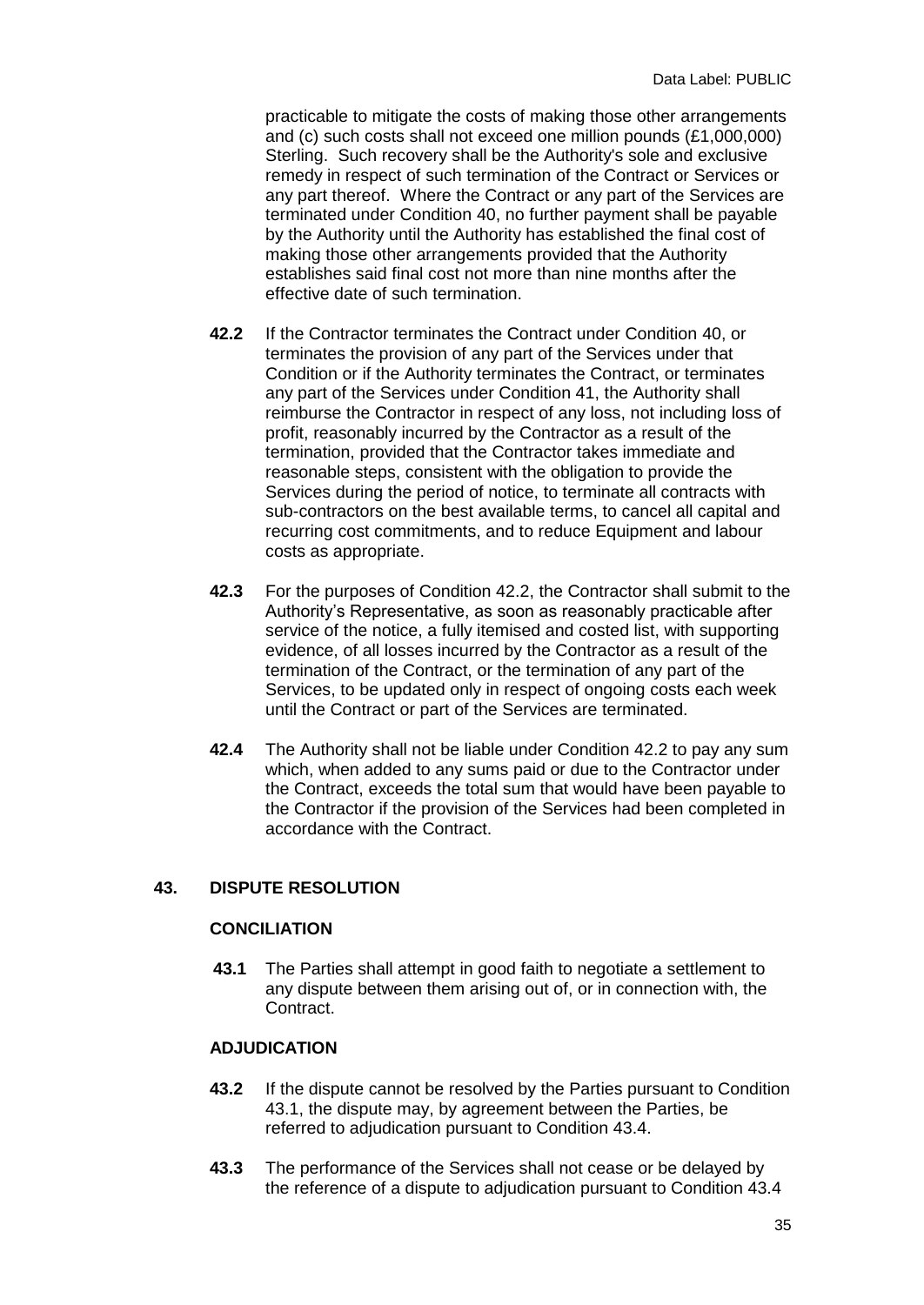- **43.4** The procedure for adjudication and consequential provisions relating to adjudication are as follows:
	- **a)** A neutral adviser or adjudicator ("the Adjudicator") shall be chosen by agreement between the Parties or, if they are unable to agree upon the identity of the Adjudicator within fourteen days after a request by one Party to the other (provided that there remains agreement for adjudication), or if the Adjudicator agreed upon is unable or unwilling to act, either Party shall within fourteen days from the date of the proposal to appoint an Adjudicator or within fourteen days of notice to either Party that he is unable or unwilling to act, apply to the Chartered Institute of Arbitrators (Scottish Branch) to appoint an Adjudicator.
	- **b)** The Parties shall within fourteen days of the appointment of the Adjudicator meet with him in order to agree a programme for the exchange of all relevant information and the structure to be adopted for negotiations to be held. If considered appropriate, the Parties may at any stage seek assistance from the Chartered Institute of Arbitrators (Scottish Branch) to provide guidance on a suitable procedure.

The Adjudicator shall reach a decision within 28 days of referral or such period as is agreed by the parties after the dispute has been referred.

The Adjudicator may extend the period of 28 days by up to 14 days with the consent of the party by whom the dispute was referred.

- **c)** Unless otherwise agreed, all negotiations connected with the dispute and any settlement agreement relating to it shall be conducted in confidence and without prejudice to the rights of the Parties in any future proceedings.
- **d)** If the Parties reach agreement on the resolution of the dispute, the agreement shall be reduced to writing and shall be binding on the Parties once it is signed by both the Authority's Representative and the Contractor's Representative.
- **e)** Failing agreement, either of the Parties may invite the Adjudicator to provide a non-binding but informative opinion in writing. Such an opinion shall be provided on a without prejudice basis and shall not be used in evidence in any proceedings relating to the Contract without the prior written consent of both Parties;
- **f)** The Adjudicator shall decide the apportionment of costs of the adjudication. The decision of the Adjudicator shall be final and binding.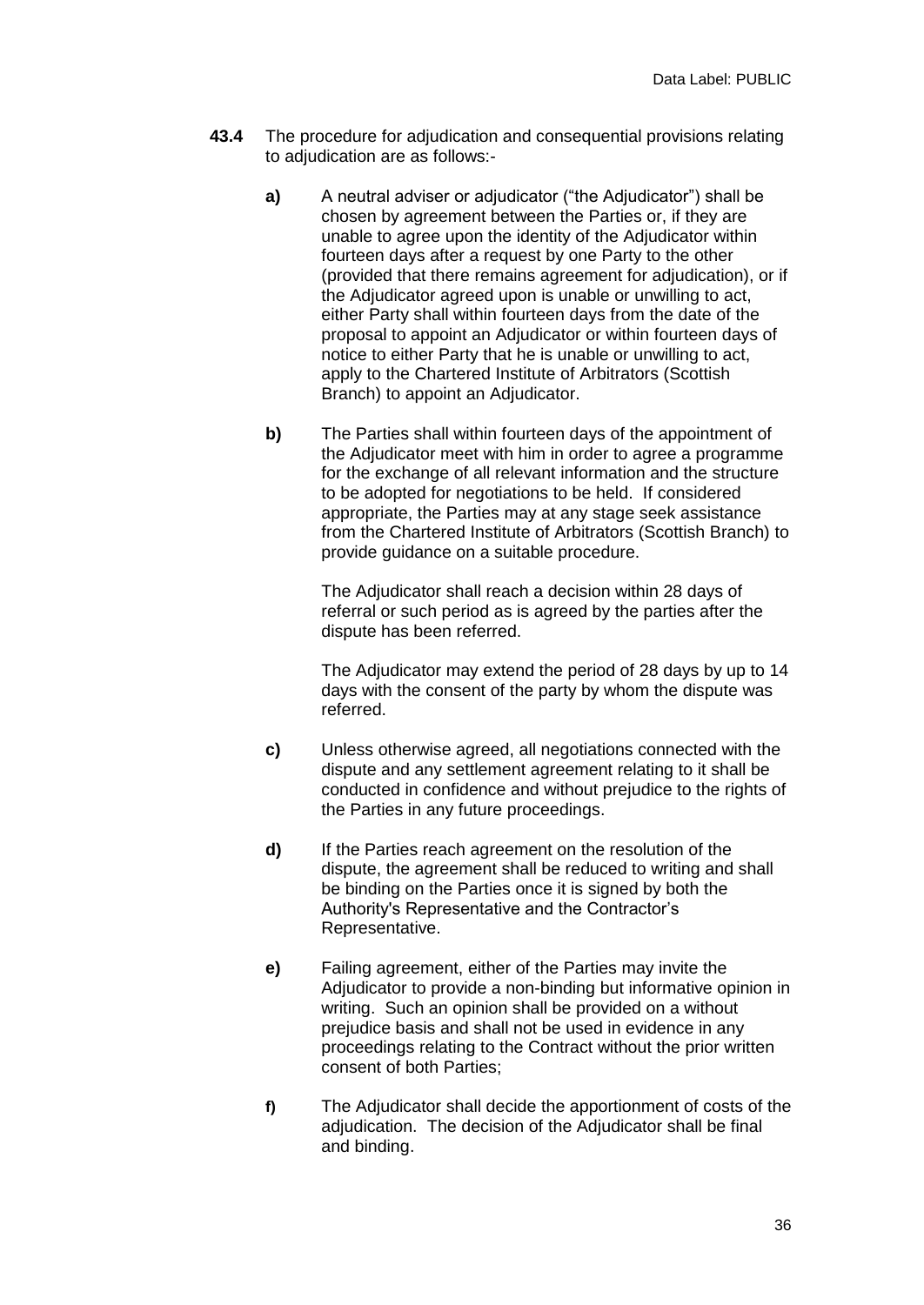#### **44. LAW AND JURISDICTION**

**44.1** This Contract shall be governed by and interpreted in accordance with Scots Law and shall be subject to the exclusive jurisdiction of the Scottish Courts.

## **45. DATA PROTECTION**

**45.1** The Contractor agrees to ensure that it will at all times comply with the provisions of Data Protection law\* in storing and processing personal data and all personal data acquired from the Authority will be returned on request. The Contractor agrees to indemnify the Authority against all actions, costs, claims, damages or expenses incurred by the Authority or for which the Authority may become liable due to any failure by the Contractor, its employees, agents, servants, volunteers or others for whom it is responsible in law, to comply with Data Protection law.

\*The Regulation of Investigatory Powers Act 2000, the Telecommunications (Lawful Business Practice) (Interception of Communications) Regulations 2000 (SI 2000/2699), the Electronic Communications Data Protection Directive 2002/58/EC, the Privacy and Electronic Communications (EC Directive) Regulations 2003 and all applicable laws and regulations relating to processing of personal data and privacy, including where applicable the guidance and codes of practice issued by the Information Commissioner

#### Option \* delete as appropriate

[**45.2** The Contractor shall enter into and duly execute the Data Processing Agreement within seven days of the Commencement Date. Notwithstanding the date of execution of the Data Processing Agreement, the Contractor shall comply with the terms of the Data Processing Agreement at all times and failure to comply with the terms of the Data Processing Agreement shall be a fundamental breach of Contract.]

#### Option \* delete as appropriate

[45.3 The Contractor shall enter into and duly execute the Data Sharing Agreement within seven days of the Commencement Date. Notwithstanding the date of execution of the Data Sharing Agreement, the Contractor shall comply with the terms of the Data Sharing Agreement at all times and failure to comply with the terms of the Data Sharing Agreement shall be a fundamental breach of Contract.]

#### Option\* delete as appropriate

[45.4 The Contractor shall duly execute the Third Party Access Agreement and Non Disclosure Agreement within seven days of the Commencement Date. Notwithstanding the date of execution of the Third Party Access Agreement and Non Disclosure Agreement, the Contractor shall comply with the terms of the Third Party Access Agreement and Non Disclosure Agreement at all times and failure to comply with the terms of the Third Party Access Agreement or Non Disclosure Agreement shall be a fundamental breach of Contract.]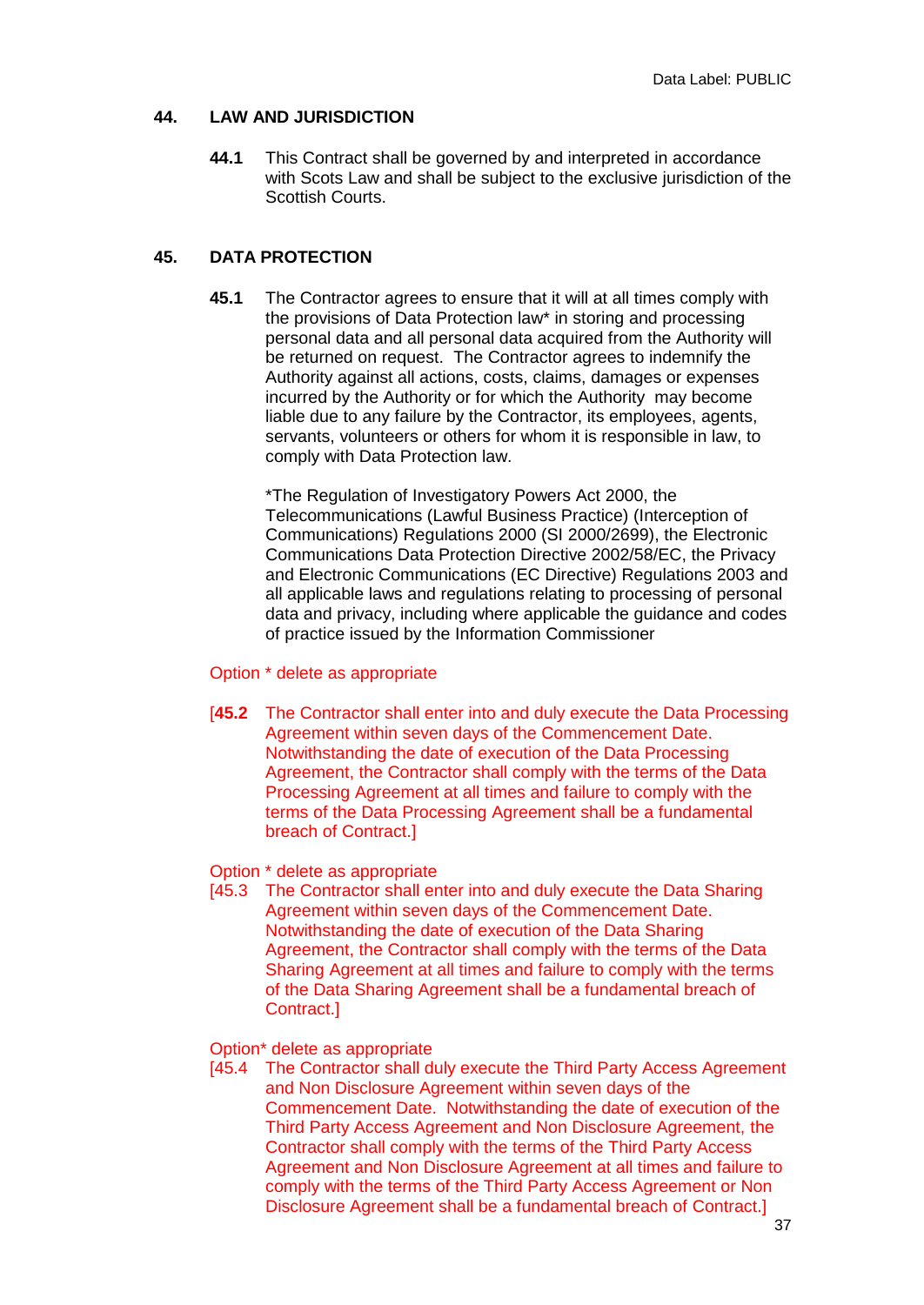#### **46. FREEDOM OF INFORMATION**

The Contractor acknowledges that the Authority is subject to the FOI Legislation. The Contractor shall provide all such assistance as the Authority may require to enable it to comply with the FOI Legislation.

## **47. PUBLIC RECORDS (SCOTLAND) ACT 2011**

#### [Option 1\* delete as appropriate

The Contractor acknowledges that pursuant to the Public Records (Scotland) Act 2011, the Authority must prepare and maintain a records management plan ("Records Management Plan") setting out proper arrangements for the management of the Authority's public records (as that term is defined by section 3(1) of the Public Records (Scotland) Act 2011) and ensure that its public records are managed in accordance with its Records Management Plan. In so far as any public records will be created by or on behalf of the Contractor or otherwise come into the possession of the Contractor in carrying out the Authority's functions during the Contract and/or pursuant to the Contract, the Contractor shall comply at all times with the Authority's Records Management Plan (as the same may be updated from time to time) and provide all such assistance as the Authority may require to enable it to comply with the Public Records (Scotland) Act 2011.]

#### [Option 2 \*delete as appropriate

- 47.1 In this Condition 47, the term "Act" shall refer to the Public Records (Scotland) Act 2011; "Records Management Plan" means the plan prepared by the Authority and approved by the Keeper of the Records of Scotland under section 1 of the Act, "Records Management Provisions" refers to the policies, procedures and arrangements for the management and preservation of the records created by the Contractor further to this Agreement, as such policies, procedures and arrangements are more fully set out in the PRSA Appendix; and "Contractor's Retention Schedule" refers to those parts of the Records Management Provisions relating to how long particular records or classes of records created or managed by the Contractor are to be retained for after they have come to the end of their normal operational use.
- **47.2** The Contractor shall, for the duration of this Contract provide the Authority with all assistance reasonably requested by the Authority to assist the Authority in complying with its obligations under the Act and with the Authority's Records Management Plan where such compliance is in respect of records created or to be created by the Contractor on behalf of the Authority in terms of this Contract. This assistance will be at no cost to the Authority.
- **47.3** The Contractor shall, for the duration of this Contract and, in respect of records created during the term of this Contract for the duration set out for that class of record in the Contractor's Retention Schedule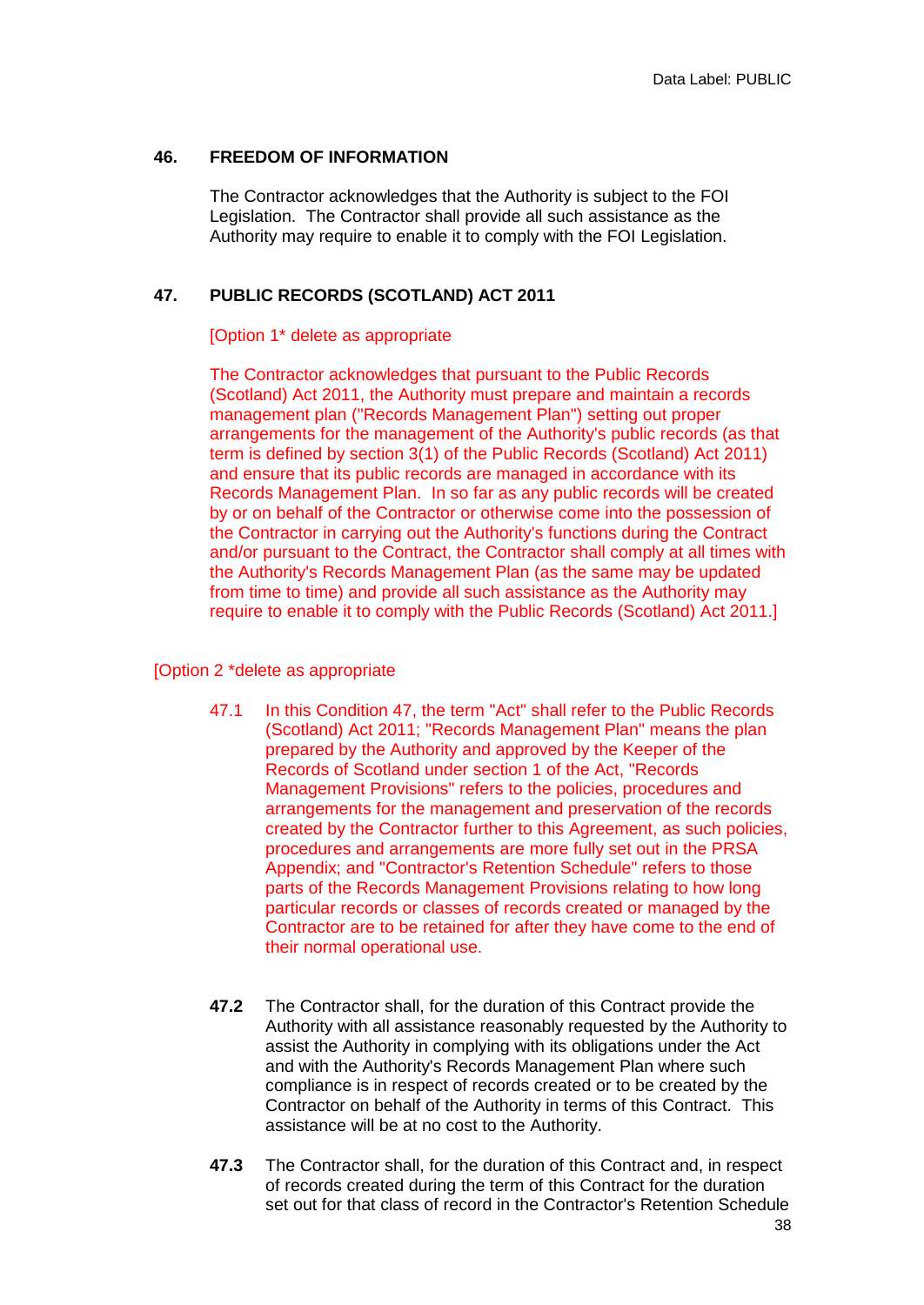after the termination or expiry of this Contract, comply with the Records Management Provisions set out in the PRSA Appendix. [if applicable: The Contractor shall also comply with these provisions, for the period described, in relation to any pre-existing records which are transferred to the Contractor pursuant to this Contract.]

- **47.4** At the end of the relevant period set down in the Contractor's Retention Schedule for a particular record or class of records, then if the Contractor's Retention Schedule for that record or class of records, lists the final disposal of the record or class of record as "Pass to Council", the Contractor shall offer to transfer the records in question to the Council, such transfer to include full ownership of the records (including transfer of the status of data controller of any personal data as defined in the Data Protection Act 2018 contained in the records, full beneficial ownership and transfer of any intellectual property rights relating to the records.) The transfer shall be at no cost to the Authority. The Contractor shall ensure that all relevant indices and any other relevant information reasonably required to locate individual items within the records, including metadata and database schema, are also offered to the Authority on the same terms.
- **47.5** If the Contractor shall become bankrupt (whether voluntary or compulsorily), unable to pay its debts, insolvent or make any arrangements with its creditors, or if any resolution is adopted for the winding up of the Contractor, or if a receiver, administrator or administrative receiver is appointed over the whole or any part of its assets or if the Contractor goes into liquidation (whether voluntary or compulsorily) otherwise than for the purposes of amalgamation or reconstruction or any form of execution is levied upon its assets, then immediately on the occurrence of any of these events, the records which would, in terms of Condition 47.4, fall to be offered to the Authority at the time stipulated in the Contractor's Retention Schedule, shall be deemed to be held on trust by the Contractor on behalf of the Authority. The Contractor shall thereafter, if and when so required by the Authority, transfer the records in question to the Authority, such transfer to be on the same terms as would apply to a transfer made in terms of Condition 47.4

#### **48**. **LEGISLATION/LAW/BLACKLISTING**

- **48.1** The Contractor at, its own expense, shall, at all times, comply with and ensure that the following are complied with:- all obligations imposed by any statute or enactment or lawfully directed or required by any competent authority or court of competent jurisdiction.
- **48.2** Without prejudice to the foregoing generality, the Contractor must not commit any breach of the Employment Relations Act 1999 (Blacklists) Regulations 2010 or section 137 of the Trade Union and Labour Relations (Consolidation) Act 1992, or commit any breach of the Data Protection Act 2018 by unlawfully processing personal data in connection with any Blacklisting Activities. Breach of this Condition is a fundamental breach of the Contract which shall entitle the Authority to terminate the Contract with immediate effect. For the